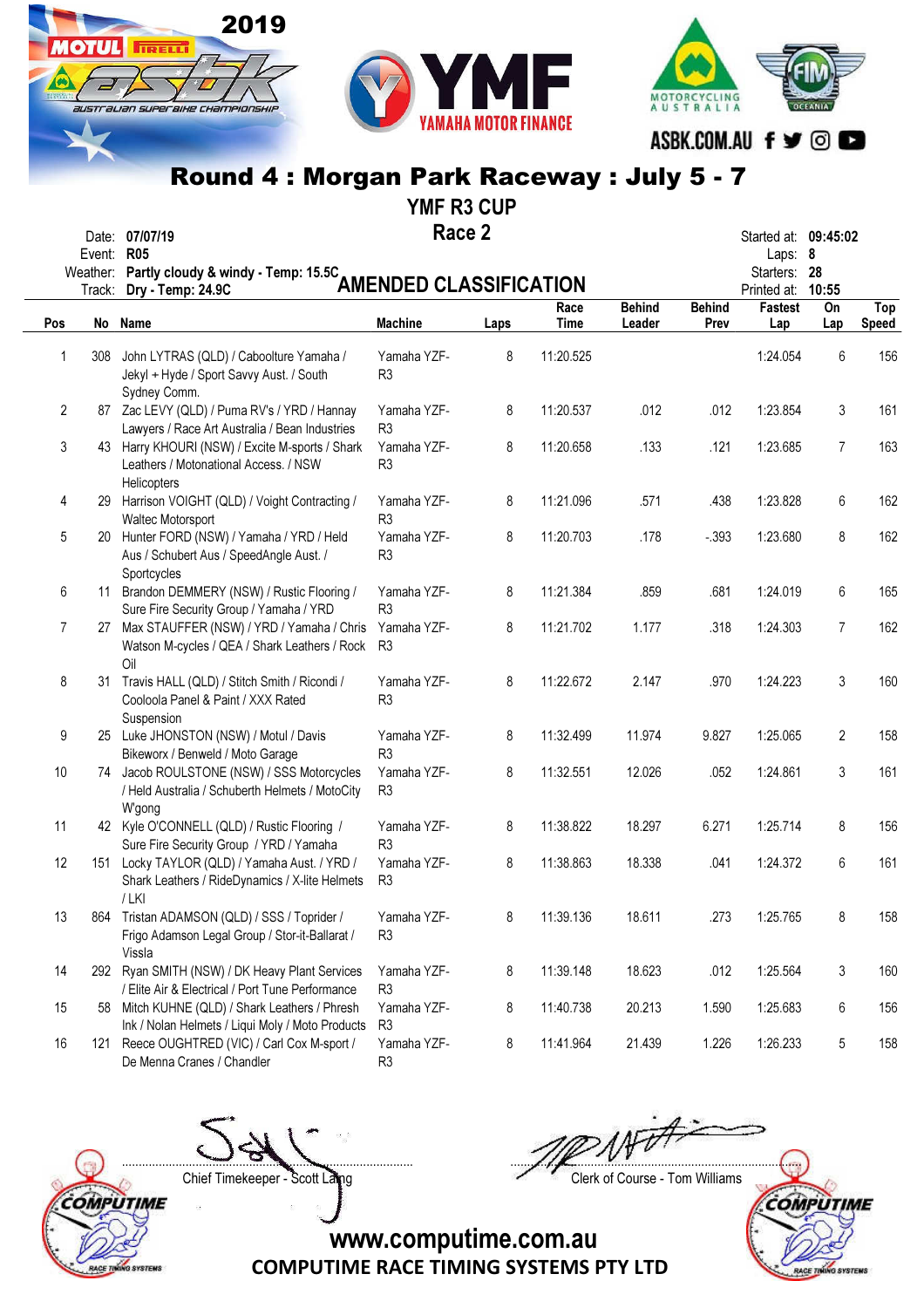YMF R3 CUP

Race 2 Date: 07/07/19 **Started at: 09:45:02** Race 2 Started at: 09:45:02<br>
Fvent: R05 Started at: 09:45:02

2019

**TRELL** 

IUSTI aLIAN SUPERBIHE CHAMPIONSHII

|            | Event:   | <b>R05</b>                                                                                              |                               |      |             |               |               | Laps: 8                       |             |                     |
|------------|----------|---------------------------------------------------------------------------------------------------------|-------------------------------|------|-------------|---------------|---------------|-------------------------------|-------------|---------------------|
|            | Weather: | Partly cloudy & windy - Temp: 15.5C                                                                     | <b>AMENDED CLASSIFICATION</b> |      |             |               |               | Starters:                     | -28         |                     |
|            | Track:   | Dry - Temp: 24.9C                                                                                       |                               |      | Race        | <b>Behind</b> | <b>Behind</b> | Printed at:<br><b>Fastest</b> | 10:55<br>On |                     |
| <b>Pos</b> | No       | Name                                                                                                    | <b>Machine</b>                | Laps | <b>Time</b> | Leader        | Prev          | Lap                           | Lap         | Top<br><b>Speed</b> |
|            |          |                                                                                                         |                               |      |             |               |               |                               |             |                     |
| 17         | 23       | Josh HALL (QLD) / Stichsmith / Ricondi /<br>Cooloola Panel & Paint / XXX Rated Susp. / M-               | Yamaha YZF-<br>R <sub>3</sub> | 8    | 11:48.286   | 27.761        | 6.322         | 1:26.687                      | 5           | 154                 |
|            |          | cycles 'R Us                                                                                            |                               |      |             |               |               |                               |             |                     |
| 18         |          | 355 Laura BROWN (NSW) / WNR / GBRacing /                                                                | Yamaha YZF-                   | 8    | 11:58.006   | 37.481        | 9.720         | 1:27.760                      | 4           | 156                 |
|            |          | Obvious Signs / Motul / Link / Venhill                                                                  | R <sub>3</sub>                |      |             |               |               |                               |             |                     |
| 19         |          | 12 John BLENKIN (NSW)                                                                                   | Yamaha YZF-<br>R <sub>3</sub> | 8    | 12:00.297   | 39.772        | 2.291         | 1:28.469                      | 5           | 153                 |
| 20         | 30       | Stephany KAPILAWI-JAMES (QLD) / Northstar<br>Yamaha / Big Knobs Crash Slider / HJC / Sidi               | Yamaha YZF-<br>R <sub>3</sub> | 8    | 12:00.314   | 39.789        | .017          | 1:27.872                      | 5           | 156                 |
| 21         | 110      | Zak PETTENDY (NSW) / Bikesales.com.au                                                                   | Yamaha YZF-<br>R <sub>3</sub> | 8    | 12:01.876   | 41.351        | 1.562         | 1:27.705                      | 5           | 154                 |
| 22         | 444      | Ryan MOSCARDINI (QLD) / NQ Flooring / Fast<br>Bike Tyres / Forma Boots / Suncity Yamaha /<br>DM Welding | Yamaha YZF-<br>R <sub>3</sub> | 8    | 12:02.540   | 42.015        | .664          | 1:28.458                      | 6           | 151                 |
| 23         | 14       | Sarah FAIRBROTHER (QLD) / The Motorcycle<br>Sportsmen of Qld                                            | Yamaha YZF-<br>R <sub>3</sub> | 8    | 12:15.057   | 54.532        | 12.517        | 1:30.062                      | 3           | 150                 |
| 24         | 91       | Josh ANDREWS (NSW)                                                                                      | Yamaha YZF-<br>R <sub>3</sub> | 8    | 12:15.130   | 54.605        | .073          | 1:30.052                      | 4           | 147                 |
| 25         | 17       | Hunter DIPLOCK (NSW) / Maitland Motorcycles<br><b>Diplock Racing</b>                                    | Yamaha YZF-<br>R <sub>3</sub> | 8    | 12:30.128   | 1:09.603      | 14.998        | 1:32.115                      | 6           | 149                 |
| 26         |          | 46 Lachlan O'BRIEN (NT) / Territory 3 Racing /<br>Airoh Helmets / TERRA / Motorsports NT                | Yamaha YZF-<br>R <sub>3</sub> | 8    | 12:38.034   | 1:17.509      | 7.906         | 1:33.124                      | 4           | 147                 |
| <b>DNF</b> | 47       | Zylas BUNTING (NSW) / Shark Leathers /<br>Barnetts Bakery / Link International / Redpoint               | Yamaha YZF-<br>R <sub>3</sub> | 6    | 8:48.658    | 2 Laps        |               | 1:26.243                      | 6           | 153                 |
| <b>DNF</b> | 40       | Cols M-cycles<br>Jeremy CZMOK (VIC) / Dindins Pet Food                                                  | Yamaha YZF-<br>R <sub>3</sub> | 2    | 4:30.679    | 6 Laps        |               | 1:37.225                      | 1           | 149                 |

Fastest Lap was 1:23.680 by Hunter FORD (NSW)

Current race lap record for R3 class - 1:23.460 by Zac LEVY (QLD) on a Yamaha YZF-R3 set on 18/08/18

\*\*\* AMENDMENT : No. 20 (H. FORD) PENALISED ONE POSITION FOR PASSING UNDER YELLOW FLAG \*\*\*

The results are provisional until the end of the time limit for protests and appeals.

**OMPUTIME VO SYSTEM** 

....................................................................................... ....................................................................................... Chief Timekeeper - Scott Laing Chief Timekeeper - Scott Laing

MOTORCYCLING<br>AUSTRALIA

ASBK.COM.AU f y © O

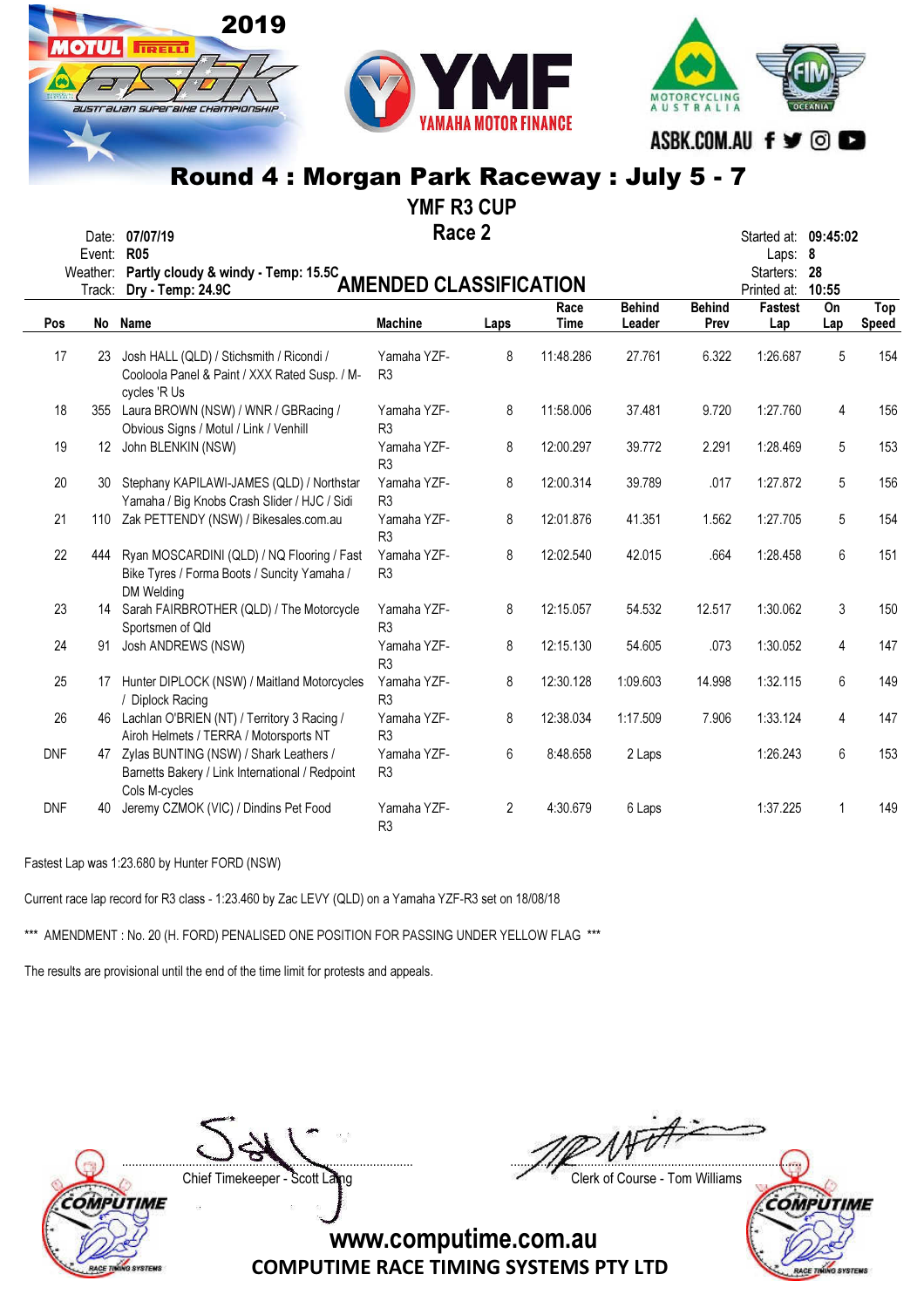





#### Round 4 : Morgan Park Raceway : July 5 - 7 VME D<sub>2</sub> CUP

|    | <b>TIME RJ VUF</b> |                                                                          |          |                   |                                                                                     |          |                   |                                        |                                   |          |  |  |  |
|----|--------------------|--------------------------------------------------------------------------|----------|-------------------|-------------------------------------------------------------------------------------|----------|-------------------|----------------------------------------|-----------------------------------|----------|--|--|--|
|    |                    | Date: 07/07/19                                                           |          | Race 2            |                                                                                     |          |                   |                                        | Started at: 09:45:02              |          |  |  |  |
|    | Event: R05         |                                                                          |          |                   |                                                                                     |          |                   |                                        | Laps: 8                           |          |  |  |  |
|    |                    | Weather: Partly cloudy & windy - Temp: 15.5C<br>Track: Dry - Temp: 24.9C |          |                   | <b>AMENDED LAP TIMES</b>                                                            |          |                   |                                        | Starters: 28<br>Printed at: 10:55 |          |  |  |  |
|    |                    |                                                                          |          |                   |                                                                                     |          |                   |                                        |                                   |          |  |  |  |
| No | Name               |                                                                          | Lap 1    | Lap <sub>2</sub>  | Lap <sub>3</sub>                                                                    | Lap 4    | Lap <sub>5</sub>  | Lap 6                                  | Lap 7                             | Lap 8    |  |  |  |
| 11 |                    | Brandon DEMMERY (NSW)                                                    | 1:29.527 | 1:24.737          | 1:24.440                                                                            | 1:25.514 | 1:24.198          | 1:24.019                               | 1:24.857                          | 1:24.092 |  |  |  |
| 12 |                    | John BLENKIN (NSW)                                                       | 1:36.648 | 1:28.909          | 1:29.763                                                                            | 1:29.677 | 1:28.469          | 1:29.055                               | 1:29.252                          | 1:28.524 |  |  |  |
| 14 |                    | Sarah FAIRBROTHER (QLD)                                                  | 1:39.843 | 1:30.703          | 1:30.062                                                                            | 1:30.249 | 1:31.237          | 1:30.684                               | 1:31.363                          | 1:30.916 |  |  |  |
| 17 |                    | Hunter DIPLOCK (NSW)                                                     | 1:41.206 | 1:33.436          | 1:33.514                                                                            | 1:32.732 | 1:32.164          | 1:32.115                               | 1:32.484                          | 1:32.477 |  |  |  |
| 20 |                    | Hunter FORD (NSW)                                                        | 1:28.988 | 1:25.218          | 1:24.424                                                                            | 1:25.514 | 1:24.228          | 1:24.204                               | 1:24.447                          | 1:23.680 |  |  |  |
| 23 |                    | Josh HALL (QLD)                                                          | 1:36.606 | 1:27.522          | 1:27.119                                                                            | 1:26.836 | 1:26.687          | 1:26.722                               | 1:28.352                          | 1:28.442 |  |  |  |
| 25 |                    | Luke JHONSTON (NSW)                                                      | 1:30.928 | 1:25.065          | 1:25.715                                                                            | 1:25.634 | 1:26.026          | 1:26.515                               | 1:26.408                          | 1:26.208 |  |  |  |
| 27 |                    | Max STAUFFER (NSW)                                                       | 1:28.734 | 1:24.779          | 1:24.833                                                                            | 1:25.482 | 1:24.505          | 1:24.600                               | 1:24.303                          | 1:24.466 |  |  |  |
| 29 |                    | Harrison VOIGHT (QLD)                                                    | 1:29.317 | 1:24.505          | 1:24.659                                                                            | 1:25.297 | 1:24.569          | 1:23.828                               | 1:24.637                          | 1:24.284 |  |  |  |
| 30 |                    | Stephany KAPILAWI-JAMES (QLD)                                            | 1:38.111 | 1:28.812          | 1:29.665                                                                            | 1:28.979 | 1:27.872          | 1:28.978                               | 1:29.143                          | 1:28.754 |  |  |  |
| 31 |                    | Travis HALL (QLD)                                                        | 1:30.494 | 1:24.459          | 1:24.223                                                                            |          | 1:25.457 1:24.634 | 1:24.539                               | 1:24.336                          | 1:24.530 |  |  |  |
| 40 |                    | Jeremy CZMOK (VIC)                                                       | 1:37.225 | 2:53.454          |                                                                                     |          |                   |                                        |                                   |          |  |  |  |
|    |                    | 42 Kyle O'CONNELL (QLD)                                                  | 1:35.238 | 1:25.888          | 1:26.348                                                                            | 1:25.723 | 1:26.699          | 1:26.573                               | 1:26.639                          | 1:25.714 |  |  |  |
| 43 |                    | Harry KHOURI (NSW)                                                       | 1:29.045 | 1:24.496          | 1:24.773                                                                            | 1:25.753 | 1:24.718          | 1:24.265                               | 1:23.685                          | 1:23.923 |  |  |  |
|    |                    | 46 Lachlan O'BRIEN (NT)                                                  | 1:41.598 | 1:33.447          | 1:33.464                                                                            | 1:33.124 | 1:33.215          | 1:33.522                               | 1:33.915                          | 1:35.749 |  |  |  |
| 47 |                    | Zylas BUNTING (NSW)                                                      | 1:34.633 | 1:26.996          | 1:27.039                                                                            | 1:27.028 | 1:26.719          | 1:26.243                               |                                   |          |  |  |  |
| 58 |                    | Mitch KUHNE (QLD)                                                        | 1:34.148 | 1:26.959          | 1:27.318                                                                            | 1:27.070 | 1:26.059          | 1:25.683                               | 1:26.558                          | 1:26.943 |  |  |  |
|    |                    | 74 Jacob ROULSTONE (NSW)                                                 | 1:31.439 | 1:25.541          | 1:24.861                                                                            | 1:25.535 | 1:25.997          | 1:26.511                               | 1:26.588                          | 1:26.079 |  |  |  |
|    |                    | 87 Zac LEVY (QLD)                                                        | 1:31.195 | 1:23.923          | 1:23.854                                                                            | 1:24.999 | 1:24.406          | 1:23.958                               | 1:23.941                          | 1:24.261 |  |  |  |
| 91 |                    | Josh ANDREWS (NSW)                                                       | 1:39.599 | 1:30.924          | 1:30.771                                                                            | 1:30.052 | 1:30.542          | 1:30.800                               | 1:31.246                          | 1:31.196 |  |  |  |
|    |                    | 110 Zak PETTENDY (NSW)                                                   | 1:37.968 | 1:29.011          | 1:31.091                                                                            | 1:27.985 | 1:27.705          | 1:28.597                               | 1:29.770                          | 1:29.749 |  |  |  |
|    |                    | 121 Reece OUGHTRED (VIC)                                                 | 1:35.374 | 1:26.950          | 1:26.971                                                                            | 1:26.601 | 1:26.233          | 1:26.373                               | 1:26.391                          | 1:27.071 |  |  |  |
|    |                    | 151 Locky TAYLOR (QLD)                                                   |          |                   | 1:31.687  1:25.195  1:24.819  1:38.514  1:24.552 <u>1:24.372</u> 1:24.743  1:24.981 |          |                   |                                        |                                   |          |  |  |  |
|    |                    | 292 Ryan SMITH (NSW)                                                     | 1:34.168 |                   | 1:28.204 1:25.564                                                                   |          |                   | 1:25.595  1:26.636  1:26.387  1:26.878 |                                   | 1:25.716 |  |  |  |
|    |                    | 308 John LYTRAS (QLD)                                                    | 1:28.674 | 1:24.840          | 1:24.951                                                                            | 1:25.300 |                   |                                        |                                   | 1:24.211 |  |  |  |
|    |                    | 355 Laura BROWN (NSW)                                                    | 1:38.360 | 1:28.636          | 1:29.638                                                                            | 1:27.760 |                   | 1:28.078 1:28.127 1:28.433             |                                   | 1:28.974 |  |  |  |
|    |                    | 444 Ryan MOSCARDINI (QLD)                                                | 1:38.906 | 1:29.312 1:29.622 |                                                                                     | 1:29.055 |                   | 1:28.589 1:28.458                      | 1:29.004 1:29.594                 |          |  |  |  |
|    |                    | 864 Tristan ADAMSON (QLD)                                                | 1:33.868 | 1:26.753          | 1:26.766                                                                            | 1:26.060 |                   | 1:26.364  1:26.923  1:26.637  1:25.765 |                                   |          |  |  |  |

\*\*\* AMENDMENT : No. 20 (H. FORD) PENALISED ONE POSITION FOR PASSING UNDER YELLOW FLAG \*\*\*

....................................................................................... .......................................................................................



Chief Timekeeper - Scott Laing Chief Timekeeper - Scott Laing

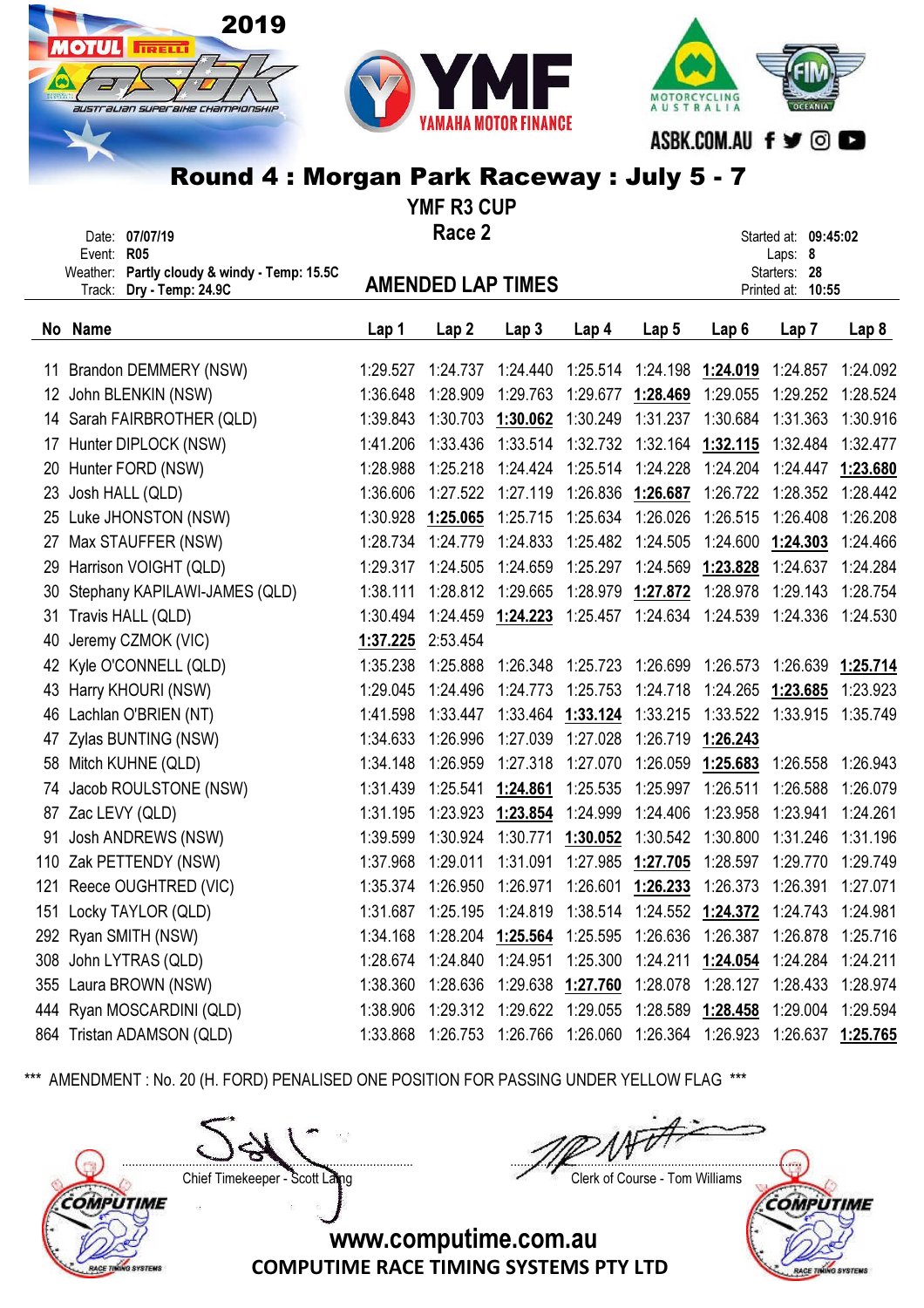| иотиг        | 2019<br><b>TRELLI</b><br><b>australian superaixe Championship</b>        | MF<br>7<br><b>YAMAHA MOTOR FINANCE</b>   | ASBK.COM.AU f y ©                 |
|--------------|--------------------------------------------------------------------------|------------------------------------------|-----------------------------------|
|              |                                                                          | Round 4: Morgan Park Raceway: July 5 - 7 |                                   |
|              |                                                                          | <b>YMF R3 CUP</b>                        |                                   |
| Event: $R05$ | Date: 07/07/19                                                           | Race 2                                   | Started at: 09:45:02<br>Laps: $8$ |
|              | Weather: Partly cloudy & windy - Temp: 15.5C<br>Track: Dry - Temp: 24.9C | <b>AMENDED LAP TIMES</b>                 | Starters: 28<br>Printed at: 10:55 |
|              |                                                                          |                                          |                                   |

The results are provisional until the end of the time limit for protests and appeals.





....................................................................................... ....................................................................................... Chief Timekeeper - Scott Laing Chief Timekeeper - Scott Laing

**COMPUTIME** 

ACE TI

**SYSTEMS**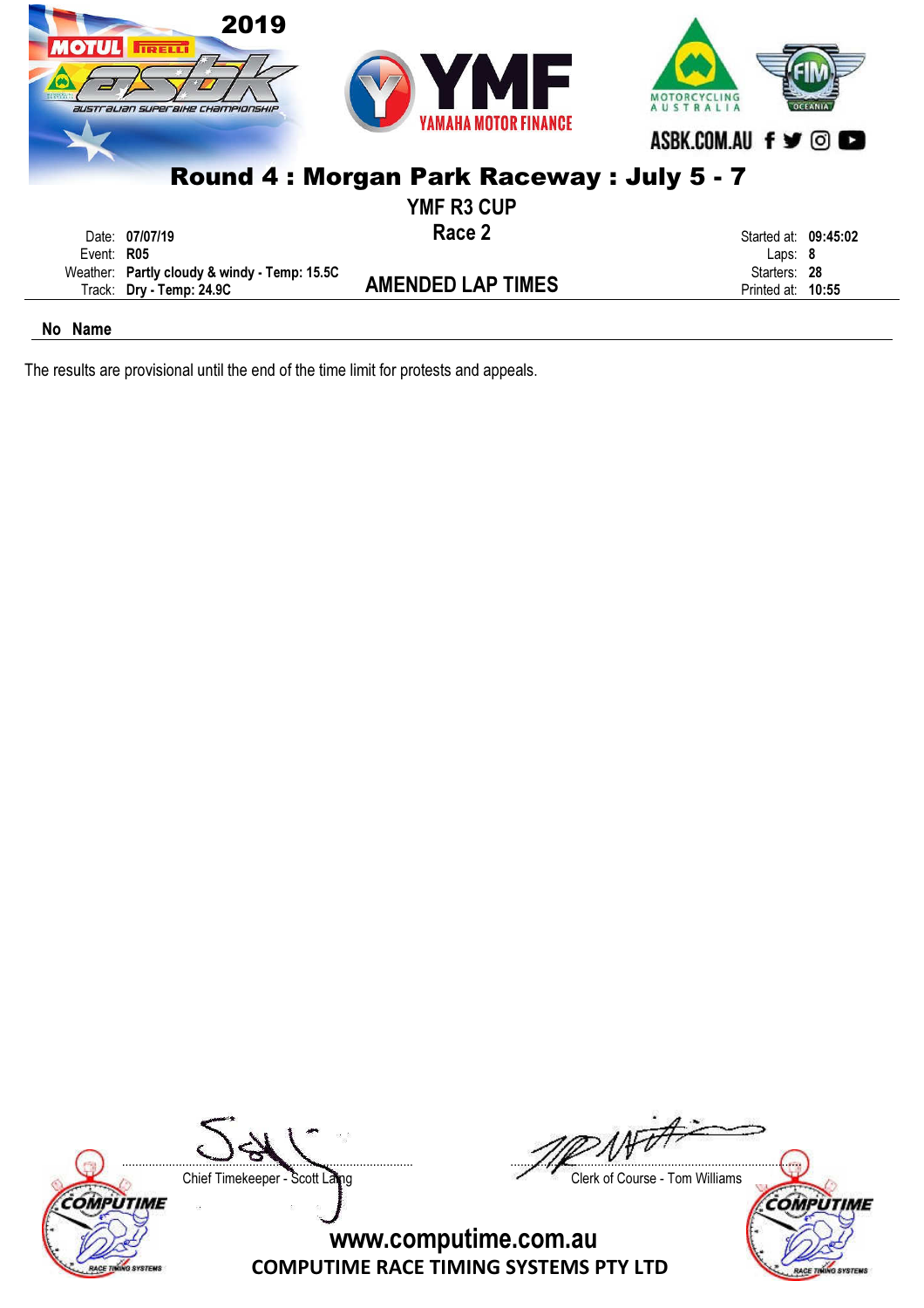2019

**MOTUL** FIRELLY

australian superaike championskir



### Round 4 : Morgan Park Raceway : July 5 - 7

YMF R3 CUP

|                | Date: 07/07/19                               |                   |         |          |     | Race 2                      |         |                              |         | Started at: 09:45:02 |     |
|----------------|----------------------------------------------|-------------------|---------|----------|-----|-----------------------------|---------|------------------------------|---------|----------------------|-----|
|                | <b>R05</b><br>Event:                         |                   |         |          |     |                             |         |                              |         | Laps: 8              |     |
|                | Weather: Partly cloudy & windy - Temp: 15.5C |                   |         |          |     |                             |         |                              |         | Starters: 28         |     |
|                | Track:                                       | Dry - Temp: 24.9C |         |          |     | <b>AMENDED SPLIT TIMES</b>  |         |                              |         | Printed at: 10:55    |     |
| Lap            | Split 1                                      | Split 2           | Split 3 | Lap Time | Spd | Lap                         | Split 1 | Split 2                      | Split 3 | Lap Time             | Spd |
|                | 11 Brandon DEMMERY (NSW) (6th)               |                   |         |          |     | 6                           | 31.820  | 31.571                       | 28.724  | 1:32.115             | 145 |
|                | 34.432                                       | 29.430            | 25.665  | 1:29.527 | 79  | $\overline{7}$              | 31.693  | 31.850                       | 28.941  | 1:32.484             | 145 |
| $\overline{c}$ | 28.952                                       | 29.428            | 26.357  | 1:24.737 | 161 | 8                           | 31.614  | 31.967                       | 28.896  | 1:32.477             | 146 |
| 3              | 29.063                                       | 29.727            | 25.650  | 1:24.440 | 159 |                             |         |                              |         |                      |     |
| 4              | 29.961                                       | 29.371            | 26.182  | 1:25.514 | 165 | 20 Hunter FORD (NSW) (5th)  |         |                              |         |                      |     |
| 5              | 29.374                                       | 29.187            | 25.637  | 1:24.198 | 165 | 1                           | 33.696  | 29.275                       | 26.017  | 1:28.988             | 72  |
| 6              | 28.711                                       | 29.563            | 25.745  | 1:24.019 | 161 | $\overline{2}$              | 29.221  | 29.088                       | 26.909  | 1:25.218             | 158 |
| $\overline{7}$ | 28.954                                       | 29.620            | 26.283  | 1:24.857 | 153 | 3                           | 28.859  | 29.656                       | 25.909  | 1:24.424             | 160 |
| 8              | 28.862                                       | 29.255            | 25.975  | 1:24.092 | 157 | 4                           | 30.221  | 29.201                       | 26.092  | 1:25.514             | 162 |
|                |                                              |                   |         |          |     | 5                           | 29.097  | 29.215                       | 25.916  | 1:24.228             | 162 |
|                | 12 John BLENKIN (NSW) (19th)                 |                   |         |          |     | $\,6$                       | 29.333  | 29.238                       | 25.633  | 1:24.204             | 157 |
| 1              | 37.654                                       | 31.376            | 27.618  | 1:36.648 | 93  | $\overline{7}$              | 29.137  | 29.300                       | 26.010  | 1:24.447             | 159 |
| $\overline{2}$ | 30.671                                       | 30.833            | 27.405  | 1:28.909 | 148 | 8                           | 28.873  | 28.903                       | 25.904  | 1:23.680             | 160 |
| 3              | 30.663                                       | 31.392            | 27.708  | 1:29.763 | 148 |                             |         |                              |         |                      |     |
| 4              | 31.046                                       | 31.190            | 27.441  | 1:29.677 | 145 | 23 Josh HALL (QLD) (17th)   |         |                              |         |                      |     |
| 5              | 30.137                                       | 30.843            | 27.489  | 1:28.469 | 148 | 1                           | 38.568  | 30.711                       | 27.327  | 1:36.606             | 101 |
| 6              | 30.630                                       | 31.120            | 27.305  | 1:29.055 | 147 | $\overline{2}$              | 30.340  | 30.259                       | 26.923  | 1:27.522             | 154 |
| $\overline{7}$ | 31.037                                       | 30.825            | 27.390  | 1:29.252 | 153 | 3                           | 30.113  | 30.117                       | 26.889  | 1:27.119             | 154 |
| 8              | 30.277                                       | 31.092            | 27.155  | 1:28.524 | 150 | 4                           | 30.031  | 29.938                       | 26.867  | 1:26.836             | 152 |
|                |                                              |                   |         |          |     | 5                           | 29.858  | 29.976                       | 26.853  | 1:26.687             | 152 |
|                | 14 Sarah FAIRBROTHER (QLD) (23th)            |                   |         |          |     | $\,6$                       | 29.747  | 29.977                       | 26.998  | 1:26.722             | 151 |
| 1              | 40.218                                       | 31.351            | 28.274  | 1:39.843 | 101 | $\overline{7}$              | 30.488  | 30.242                       | 27.622  | 1:28.352             | 149 |
| $\overline{c}$ | 31.033                                       | 31.162            | 28.508  | 1:30.703 | 149 | 8                           | 30.460  | 30.300                       | 27.682  | 1:28.442             | 149 |
| 3              | 30.836                                       | 31.297            | 27.929  | 1:30.062 | 150 |                             |         |                              |         |                      |     |
| 4              | 30.989                                       | 31.119            | 28.141  | 1:30.249 | 147 |                             |         | 25 Luke JHONSTON (NSW) (9th) |         |                      |     |
| 5              | 31.189                                       | 31.190            | 28.858  | 1:31.237 | 147 | 1                           | 35.345  | 29.233                       | 26.350  | 1:30.928             | 88  |
| 6              | 31.191                                       | 31.238            | 28.255  | 1:30.684 | 147 | 2                           | 29.305  | 29.379                       | 26.381  | 1:25.065             | 157 |
| $\overline{7}$ | 31.424                                       | 31.345            | 28.594  | 1:31.363 | 141 | 3                           | 29.336  | 29.714                       | 26.665  | 1:25.715             | 158 |
| 8              | 31.452                                       | 31.187            | 28.277  | 1:30.916 | 147 | 4                           | 29.587  | 29.475                       | 26.572  | 1:25.634             | 153 |
|                |                                              |                   |         |          |     | 5                           | 29.630  | 29.575                       | 26.821  | 1:26.026             | 156 |
|                | 17 Hunter DIPLOCK (NSW) (25th)               |                   |         |          |     | 6                           | 29.669  | 29.869                       | 26.977  | 1:26.515             | 149 |
|                | 40.515                                       | 31.952            | 28.739  | 1:41.206 | 103 | 7                           | 29.596  | 29.930                       | 26.882  | 1:26.408             | 149 |
| $\overline{2}$ | 32.353                                       | 32.223            | 28.860  | 1:33.436 | 149 | 8                           | 29.539  | 29.772                       | 26.897  | 1:26.208             | 152 |
| 3              | 32.545                                       | 32.155            | 28.814  | 1:33.514 | 146 |                             |         |                              |         |                      |     |
| 4              | 32.309                                       | 32.072            | 28.351  | 1:32.732 | 146 | 27 Max STAUFFER (NSW) (7th) |         |                              |         |                      |     |
| 5              | 32.028                                       | 31.579            | 28.557  | 1:32.164 | 146 | $\mathbf{1}$                | 33.468  | 29.315                       | 25.951  | 1:28.734             | 76  |

COMPUTIME RACE TINING SYSTEMS

....................................................................................... ....................................................................................... Chief Timekeeper - Scott Laing Chief Timekeeper - Scott Laing

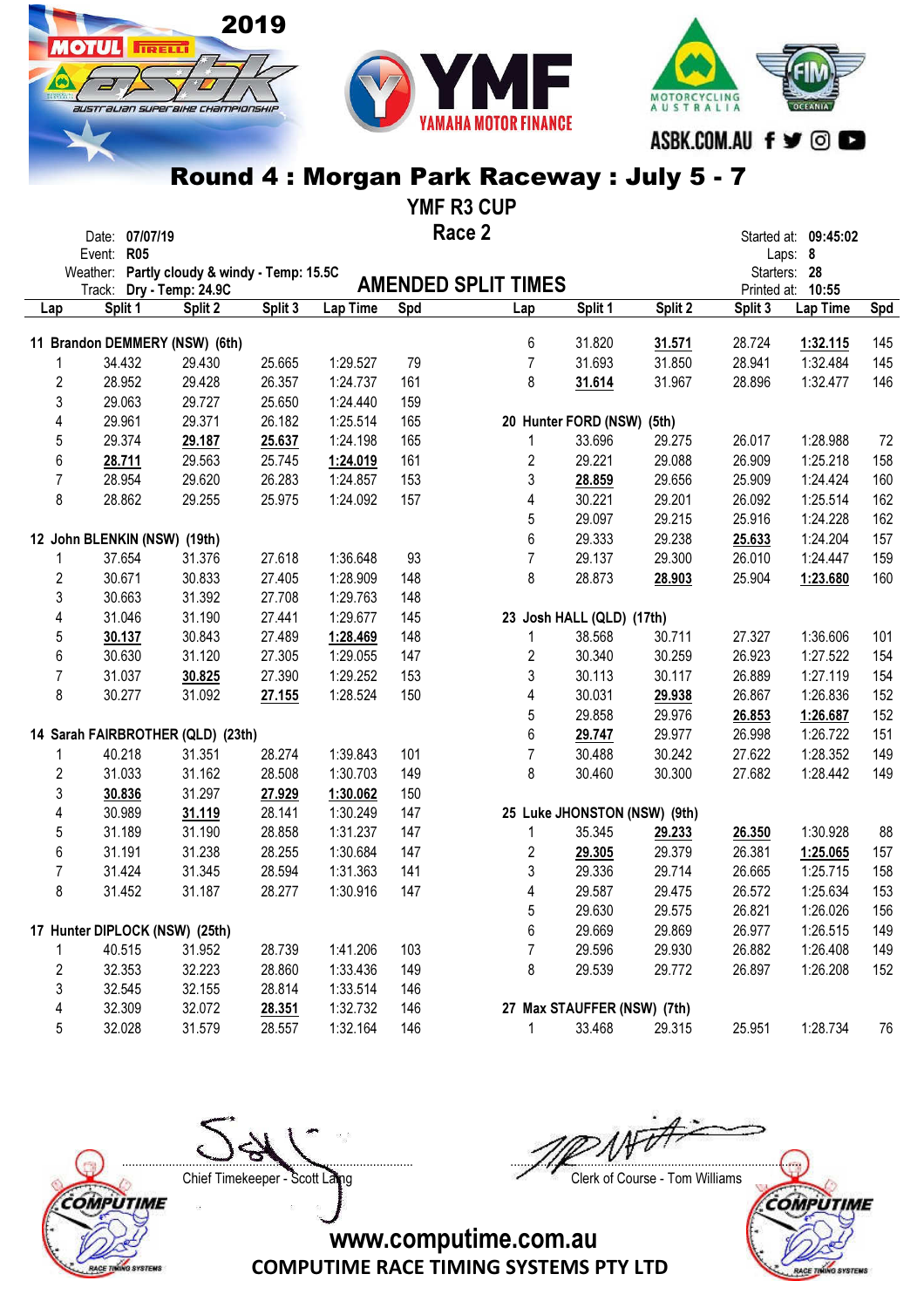# australian superaike championskir

2019

**IOTUL** FIRELLI



#### Round 4 : Morgan Park Raceway : July 5 - 7

YMF R3 CUP

|                     | Date: 07/07/19<br>Event: R05                                             |         |         |          |     | Race 2                     |                                |                                |          | Started at: 09:45:02<br>Laps: 8   |     |
|---------------------|--------------------------------------------------------------------------|---------|---------|----------|-----|----------------------------|--------------------------------|--------------------------------|----------|-----------------------------------|-----|
|                     | Weather: Partly cloudy & windy - Temp: 15.5C<br>Track: Dry - Temp: 24.9C |         |         |          |     | <b>AMENDED SPLIT TIMES</b> |                                |                                |          | Starters: 28<br>Printed at: 10:55 |     |
| Lap                 | Split 1                                                                  | Split 2 | Split 3 | Lap Time | Spd | Lap                        | Split 1                        | Split 2                        | Split 3  | Lap Time                          | Spd |
| $\overline{2}$      | 28.883                                                                   | 29.559  | 26.337  | 1:24.779 | 159 | 8                          | 28.756                         | 29.641                         | 26.133   | 1:24.530                          | 153 |
| 3                   | 28.922                                                                   |         | 26.272  |          |     |                            |                                |                                |          |                                   |     |
|                     |                                                                          | 29.639  |         | 1:24.833 | 158 |                            |                                |                                |          |                                   |     |
| 4                   | 29.887                                                                   | 29.218  | 26.377  | 1:25.482 | 152 |                            | 40 Jeremy CZMOK (VIC) (DNF)    |                                |          |                                   |     |
| 5                   | 28.956                                                                   | 29.193  | 26.356  | 1:24.505 | 160 | 1                          | 38.062                         | 31.278                         | 27.885   | 1:37.225                          | 97  |
| 6                   | 29.537                                                                   | 29.187  | 25.876  | 1:24.600 | 155 | $\overline{2}$             | 39.833                         | 44.008                         | 1:29.613 | 2:53.454 P                        | 149 |
| 7                   | 28.927                                                                   | 29.393  | 25.983  | 1:24.303 | 161 |                            |                                |                                |          |                                   |     |
| 8                   | 29.114                                                                   | 29.259  | 26.093  | 1:24.466 | 162 |                            |                                | 42 Kyle O'CONNELL (QLD) (11th) |          |                                   |     |
|                     |                                                                          |         |         |          |     | 1                          | 38.403                         | 30.018                         | 26.817   | 1:35.238                          | 106 |
|                     | 29 Harrison VOIGHT (QLD) (4th)                                           |         |         |          |     | $\overline{c}$             | 29.465                         | 29.861                         | 26.562   | 1:25.888                          | 153 |
| 1                   | 34.356                                                                   | 29.135  | 25.826  | 1:29.317 | 86  | 3                          | 29.692                         | 29.758                         | 26.898   | 1:26.348                          | 149 |
| $\overline{2}$      | 29.030                                                                   | 29.186  | 26.289  | 1:24.505 | 162 | 4                          | 29.559                         | 29.821                         | 26.343   | 1:25.723                          | 153 |
| 3                   | 29.113                                                                   | 29.608  | 25.938  | 1:24.659 | 162 | 5                          | 29.491                         | 30.059                         | 27.149   | 1:26.699                          | 151 |
| 4                   | 29.341                                                                   | 29.429  | 26.527  | 1:25.297 | 161 | $\,6$                      | 29.400                         | 30.215                         | 26.958   | 1:26.573                          | 156 |
| 5                   | 29.475                                                                   | 28.991  | 26.103  | 1:24.569 | 154 | $\overline{7}$             | 29.972                         | 30.180                         | 26.487   | 1:26.639                          | 148 |
| 6                   | 28.632                                                                   | 29.046  | 26.150  | 1:23.828 | 159 | 8                          | 29.165                         | 30.127                         | 26.422   | 1:25.714                          | 149 |
| 7                   | 28.899                                                                   | 29.599  | 26.139  | 1:24.637 | 157 |                            |                                |                                |          |                                   |     |
| 8                   | 28.782                                                                   | 29.153  | 26.349  | 1:24.284 | 161 |                            | 43 Harry KHOURI (NSW) (3rd)    |                                |          |                                   |     |
|                     |                                                                          |         |         |          |     | 1                          | 34.044                         | 29.299                         | 25.702   | 1:29.045                          | 77  |
|                     | 30 Stephany KAPILAWI-JAMES (QLD) (20th)                                  |         |         |          |     | $\overline{\mathbf{c}}$    | 28.975                         | 29.062                         | 26.459   | 1:24.496                          | 163 |
|                     | 39.239                                                                   | 31.108  | 27.764  | 1:38.111 | 101 | 3                          | 29.023                         | 29.531                         | 26.219   | 1:24.773                          | 152 |
| $\overline{2}$      | 30.552                                                                   | 30.641  | 27.619  | 1:28.812 | 156 | 4                          | 29.636                         | 29.394                         | 26.723   | 1:25.753                          | 153 |
| 3                   | 30.841                                                                   | 31.014  | 27.810  | 1:29.665 | 152 | 5                          | 29.803                         | 28.932                         | 25.983   | 1:24.718                          | 158 |
| 4                   | 30.679                                                                   | 30.676  | 27.624  | 1:28.979 | 150 | $\,6$                      | 29.327                         | 28.986                         | 25.952   | 1:24.265                          | 161 |
| 5                   | 30.322                                                                   | 30.232  | 27.318  | 1:27.872 | 153 | $\overline{7}$             | 28.592                         | 29.216                         | 25.877   | 1:23.685                          | 163 |
| 6                   | 30.701                                                                   | 30.472  | 27.805  | 1:28.978 | 153 | 8                          | 28.669                         | 29.161                         | 26.093   | 1:23.923                          | 155 |
| $\overline{7}$      | 30.984                                                                   | 30.474  | 27.685  | 1:29.143 | 153 |                            |                                |                                |          |                                   |     |
| 8                   | 30.276                                                                   | 30.666  | 27.812  | 1:28.754 | 150 |                            | 46 Lachlan O'BRIEN (NT) (26th) |                                |          |                                   |     |
|                     |                                                                          |         |         |          |     | 1                          | 40.850                         | 32.043                         | 28.705   | 1:41.598                          | 101 |
|                     | 31 Travis HALL (QLD) (8th)                                               |         |         |          |     | $\overline{\mathbf{c}}$    | 32.138                         | 32.532                         | 28.777   | 1:33.447                          | 147 |
| 1                   | 35.034                                                                   | 29.444  | 26.016  | 1:30.494 | 86  | 3                          | 32.376                         | 32.410                         | 28.678   | 1:33.464                          | 146 |
| $\overline{2}$      | 29.031                                                                   | 29.507  | 25.921  | 1:24.459 | 151 | 4                          | 32.280                         | 32.242                         | 28.602   | 1:33.124                          | 146 |
| 3                   | 28.645                                                                   | 29.577  | 26.001  | 1:24.223 | 155 | 5                          | 32.320                         | 31.972                         | 28.923   | 1:33.215                          | 145 |
| 4                   | 29.899                                                                   | 29.332  | 26.226  | 1:25.457 | 158 | 6                          | 32.159                         | 31.952                         | 29.411   | 1:33.522                          | 142 |
|                     | 29.359                                                                   | 29.465  | 25.810  | 1:24.634 | 160 | $\overline{7}$             | 32.273                         | 32.326                         | 29.316   | 1:33.915                          | 141 |
| 5                   | 29.213                                                                   |         | 25.995  | 1:24.539 | 155 | 8                          | 33.108                         | 32.919                         | 29.722   | 1:35.749                          | 143 |
| 6<br>$\overline{7}$ |                                                                          | 29.331  |         |          |     |                            |                                |                                |          |                                   |     |
|                     | 28.745                                                                   | 29.523  | 26.068  | 1:24.336 | 153 |                            |                                |                                |          |                                   |     |



....................................................................................... ....................................................................................... Chief Timekeeper - Scott Laing Chief Timekeeper - Scott Laing



**SYSTEMS** 

**RACE TE**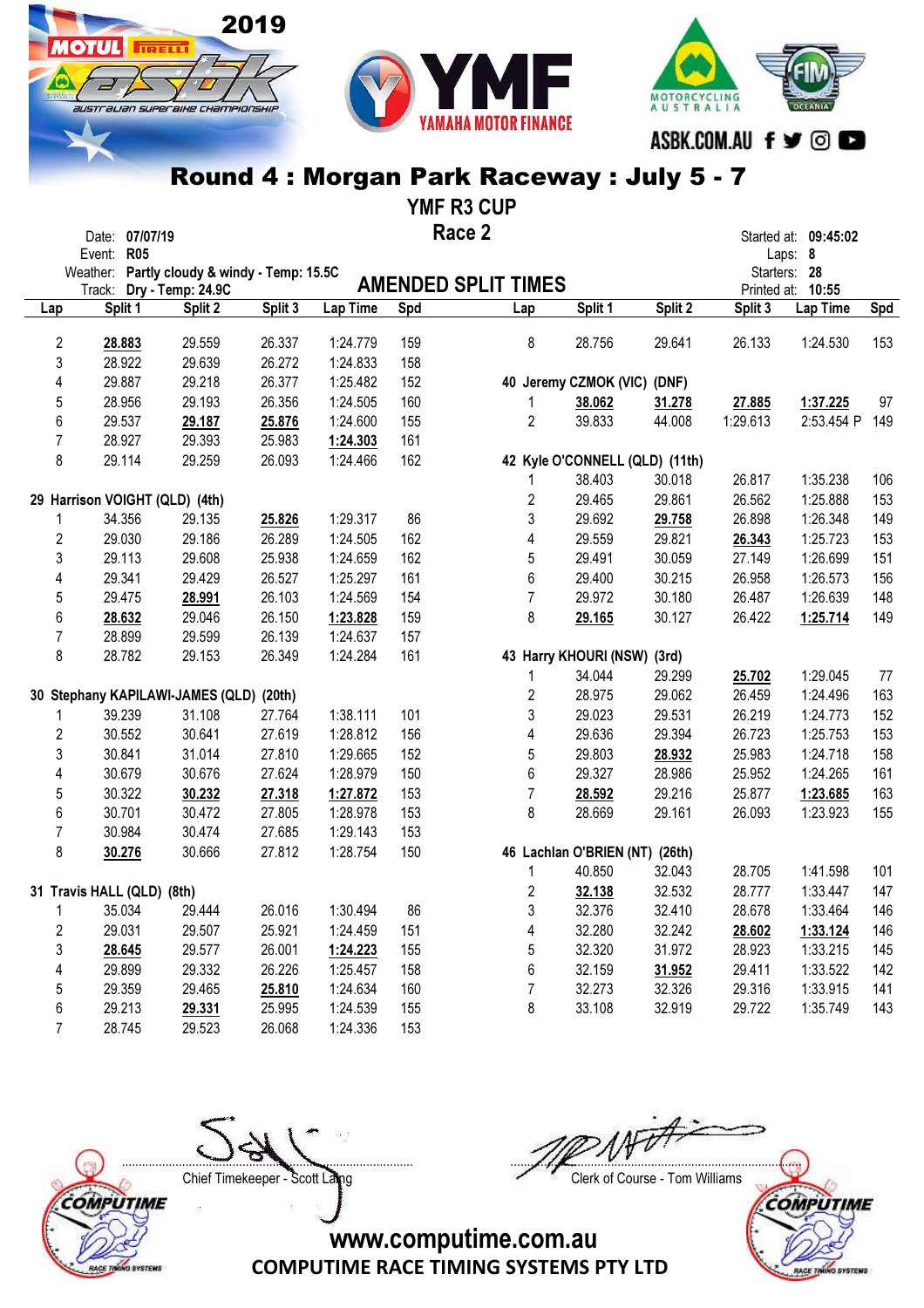### ASBK.COM.AU f y @ Round 4 : Morgan Park Raceway : July 5 - 7

2019

**IOTUL** FIRELLI

austrauan superaixe championskir

YMF R3 CUP

|                | Date: 07/07/19<br>Event: R05<br>Weather: Partly cloudy & windy - Temp: 15.5C<br>Track: Dry - Temp: 24.9C |         |         |          |     | Race 2<br><b>AMENDED SPLIT TIMES</b> |                               |                                 |         | Started at: 09:45:02<br>Laps: 8<br>Starters: 28<br>Printed at: 10:55 |     |
|----------------|----------------------------------------------------------------------------------------------------------|---------|---------|----------|-----|--------------------------------------|-------------------------------|---------------------------------|---------|----------------------------------------------------------------------|-----|
| Lap            | Split 1                                                                                                  | Split 2 | Split 3 | Lap Time | Spd | Lap                                  | Split 1                       | Split 2                         | Split 3 | Lap Time                                                             | Spd |
|                | 47 Zylas BUNTING (NSW) (DNF)                                                                             |         |         |          |     | 8                                    | 28.980                        | 29.249                          | 26.032  | 1:24.261                                                             | 155 |
|                | 36.734                                                                                                   | 30.511  | 27.388  | 1:34.633 | 91  |                                      |                               |                                 |         |                                                                      |     |
| 2              | 29.797                                                                                                   | 30.569  | 26.630  | 1:26.996 | 152 |                                      | 91 Josh ANDREWS (NSW) (24th)  |                                 |         |                                                                      |     |
| 3              | 29.923                                                                                                   | 30.368  | 26.748  | 1:27.039 | 152 | 1                                    | 40.123                        | 31.355                          | 28.121  | 1:39.599                                                             | 101 |
| 4              | 29.990                                                                                                   | 30.338  | 26.700  | 1:27.028 | 153 | 2                                    | 30.998                        | 31.514                          | 28.412  | 1:30.924                                                             | 147 |
| 5              | 29.997                                                                                                   | 30.111  | 26.611  | 1:26.719 | 152 | 3                                    | 31.514                        | 31.221                          | 28.036  | 1:30.771                                                             | 144 |
| 6              | 29.330                                                                                                   | 30.311  | 26.602  | 1:26.243 | 152 | 4                                    | 31.022                        | 30.944                          | 28.086  | 1:30.052                                                             | 145 |
|                |                                                                                                          |         |         |          |     | 5                                    | 31.089                        | 31.130                          | 28.323  | 1:30.542                                                             | 146 |
|                | 58 Mitch KUHNE (QLD) (15th)                                                                              |         |         |          |     | 6                                    | 31.253                        | 31.251                          | 28.296  | 1:30.800                                                             | 143 |
| 1              | 36.328                                                                                                   | 30.417  | 27.403  | 1:34.148 | 90  | $\overline{7}$                       | 31.310                        | 31.308                          | 28.628  | 1:31.246                                                             | 142 |
| 2              | 30.026                                                                                                   | 29.941  | 26.992  | 1:26.959 | 153 | 8                                    | 31.405                        | 31.348                          | 28.443  | 1:31.196                                                             | 142 |
| 3              | 30.163                                                                                                   | 30.281  | 26.874  | 1:27.318 | 149 |                                      |                               |                                 |         |                                                                      |     |
| 4              | 30.015                                                                                                   | 30.197  | 26.858  | 1:27.070 | 153 |                                      | 110 Zak PETTENDY (NSW) (21th) |                                 |         |                                                                      |     |
| 5              | 29.494                                                                                                   | 29.937  | 26.628  | 1:26.059 | 152 | 1                                    | 39.254                        | 30.965                          | 27.749  | 1:37.968                                                             | 101 |
| 6              | 29.342                                                                                                   | 29.889  | 26.452  | 1:25.683 | 152 | 2                                    | 31.155                        | 30.730                          | 27.126  | 1:29.011                                                             | 151 |
| $\overline{7}$ | 29.713                                                                                                   | 30.426  | 26.419  | 1:26.558 | 154 | 3                                    | 30.886                        | 31.919                          | 28.286  | 1:31.091                                                             | 153 |
| 8              | 29.697                                                                                                   | 30.060  | 27.186  | 1:26.943 | 156 | 4                                    | 30.404                        | 30.377                          | 27.204  | 1:27.985                                                             | 152 |
|                |                                                                                                          |         |         |          |     | 5                                    | 29.882                        | 30.453                          | 27.370  | 1:27.705                                                             | 153 |
|                | 74 Jacob ROULSTONE (NSW) (10th)                                                                          |         |         |          |     | 6                                    | 30.546                        | 30.502                          | 27.549  | 1:28.597                                                             | 154 |
| 1              | 35.477                                                                                                   | 29.712  | 26.250  | 1:31.439 | 94  | $\overline{7}$                       | 31.160                        | 31.024                          | 27.586  | 1:29.770                                                             | 150 |
| 2              | 29.265                                                                                                   | 29.618  | 26.658  | 1:25.541 | 157 | 8                                    | 30.165                        | 31.822                          | 27.762  | 1:29.749                                                             | 153 |
| 3              | 29.168                                                                                                   | 29.511  | 26.182  | 1:24.861 | 161 |                                      |                               |                                 |         |                                                                      |     |
| 4              | 29.633                                                                                                   | 29.459  | 26.443  | 1:25.535 | 159 |                                      |                               | 121 Reece OUGHTRED (VIC) (16th) |         |                                                                      |     |
| 5              | 29.433                                                                                                   | 29.814  | 26.750  | 1:25.997 | 154 | 1                                    | 37.822                        | 30.269                          | 27.283  | 1:35.374                                                             | 100 |
| 6              | 29.815                                                                                                   | 29.821  | 26.875  | 1:26.511 | 149 | 2                                    | 30.068                        | 29.951                          | 26.931  | 1:26.950                                                             | 158 |
| $\overline{7}$ | 29.707                                                                                                   | 30.292  | 26.589  | 1:26.588 | 150 | 3                                    | 30.139                        | 29.941                          | 26.891  | 1:26.971                                                             | 156 |
| 8              | 29.454                                                                                                   | 29.750  | 26.875  | 1:26.079 | 154 | 4                                    | 29.748                        | 30.139                          | 26.714  | 1:26.601                                                             | 155 |
|                |                                                                                                          |         |         |          |     | 5                                    | 29.564                        | 29.857                          | 26.812  | 1:26.233                                                             | 158 |
|                | 87 Zac LEVY (QLD) (2nd)                                                                                  |         |         |          |     | 6                                    | 29.404                        | 30.032                          | 26.937  | 1:26.373                                                             | 155 |
| 1              | 35.703                                                                                                   | 29.508  | 25.984  | 1:31.195 | 80  | $\overline{7}$                       | 29.797                        | 29.876                          | 26.718  | 1:26.391                                                             | 152 |
| 2              | 28.988                                                                                                   | 29.307  | 25.628  | 1:23.923 | 157 | 8                                    | 29.548                        | 30.150                          | 27.373  | 1:27.071                                                             | 154 |
| 3              | 28.798                                                                                                   | 29.239  | 25.817  | 1:23.854 | 161 |                                      |                               |                                 |         |                                                                      |     |
| 4              | 29.552                                                                                                   | 29.282  | 26.165  | 1:24.999 | 160 |                                      | 151 Locky TAYLOR (QLD) (12th) |                                 |         |                                                                      |     |
| 5              | 29.001                                                                                                   | 29.197  | 26.208  | 1:24.406 | 161 |                                      | 34.703                        | 29.453                          | 27.531  | 1:31.687                                                             | 80  |
| 6              | 29.131                                                                                                   | 29.119  | 25.708  | 1:23.958 | 152 | 2                                    | 29.238                        | 29.641                          | 26.316  | 1:25.195                                                             | 141 |
| 7              | 28.875                                                                                                   | 29.423  | 25.643  | 1:23.941 | 157 | 3                                    | 28.734                        | 29.899                          | 26.186  | 1:24.819                                                             | 157 |
|                |                                                                                                          |         |         |          |     |                                      |                               |                                 |         |                                                                      |     |



....................................................................................... ....................................................................................... Chief Timekeeper - Scott Laing Chief Timekeeper - Scott Laing

MOTORCYCLING<br>AUSTRALIA



COMPUTIME RACE TIMING SYSTEMS PTY LTD

www.computime.com.au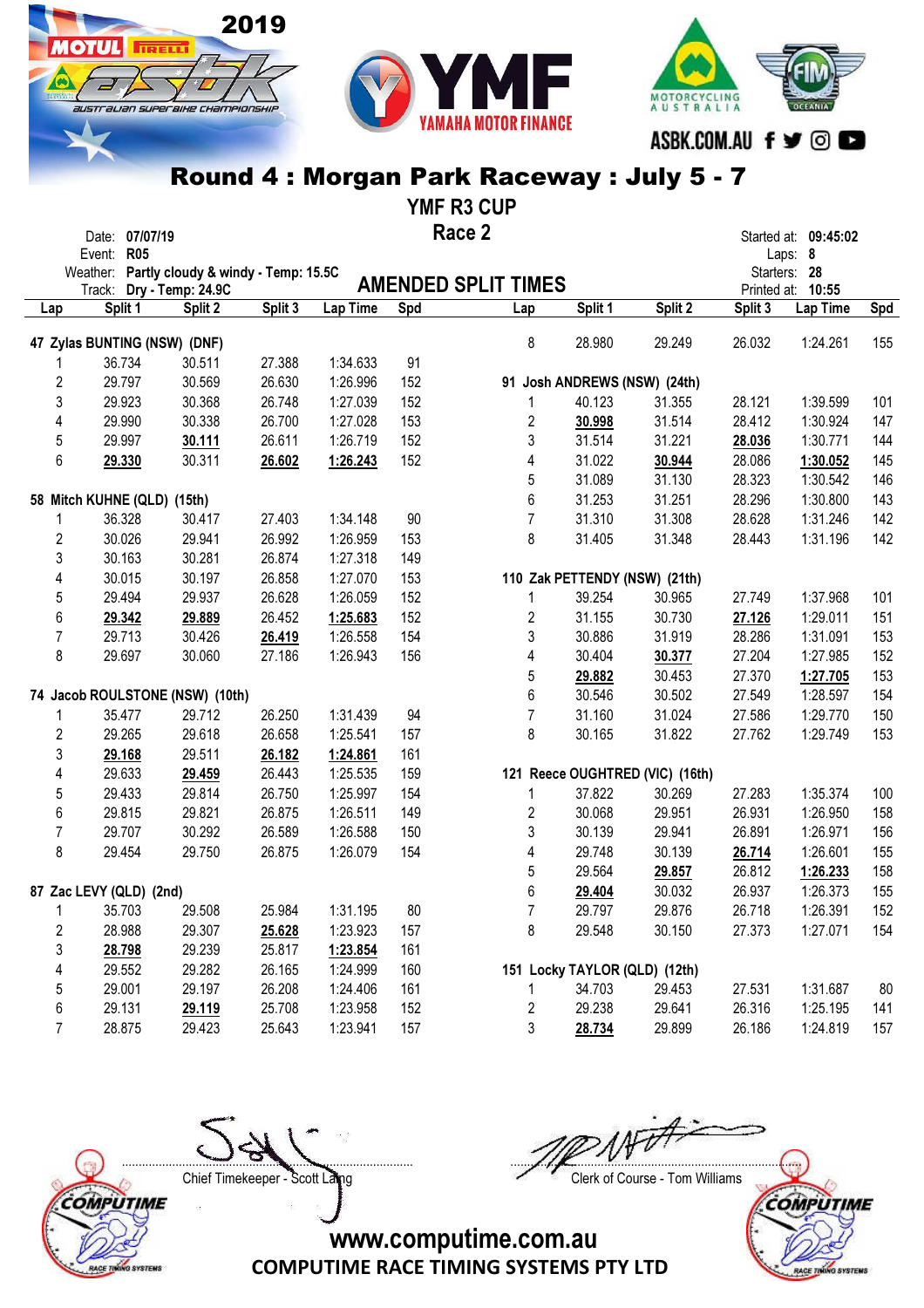#### MOTORCYCLING<br>AUSTRALIA IUSTI aLIAN SUPER BIHE CHAMPIONSHI. ASBK.COM.AU f ♥ © ■

### Round 4 : Morgan Park Raceway : July 5 - 7

YMF R3 CUP

|                | Date: 07/07/19<br>Event: R05                 |          |         |          |     | Race 2                     |         |                                  |         | Started at: 09:45:02<br>Laps: 8 |     |
|----------------|----------------------------------------------|----------|---------|----------|-----|----------------------------|---------|----------------------------------|---------|---------------------------------|-----|
|                | Weather: Partly cloudy & windy - Temp: 15.5C |          |         |          |     | <b>AMENDED SPLIT TIMES</b> |         |                                  |         | Starters: 28                    |     |
|                | Track: Dry - Temp: 24.9C<br>Split 1          | Split 2  | Split 3 | Lap Time | Spd | Lap                        | Split 1 | Split 2                          | Split 3 | Printed at: 10:55<br>Lap Time   |     |
| Lap            |                                              |          |         |          |     |                            |         |                                  |         |                                 | Spd |
| 4              |                                              | 1:12.330 | 26.184  | 1:38.514 | 153 | 3                          | 30.991  | 31.045                           | 27.602  | 1:29.638                        | 149 |
| 5              | 28.839                                       | 29.374   | 26.339  | 1:24.552 | 154 | 4                          | 30.244  | 30.449                           | 27.067  | 1:27.760                        | 153 |
| 6              | 28.862                                       | 29.481   | 26.029  | 1:24.372 | 154 | 5                          | 30.192  | 30.416                           | 27.470  | 1:28.078                        | 151 |
| 7              | 29.279                                       | 29.513   | 25.951  | 1:24.743 | 155 | 6                          | 30.151  | 30.756                           | 27.220  | 1:28.127                        | 149 |
| 8              | 29.053                                       | 29.628   | 26.300  | 1:24.981 | 161 | $\overline{7}$             | 30.281  | 30.781                           | 27.371  | 1:28.433                        | 150 |
|                |                                              |          |         |          |     | 8                          | 30.374  | 31.116                           | 27.484  | 1:28.974                        | 150 |
|                | 292 Ryan SMITH (NSW) (14th)                  |          |         |          |     |                            |         |                                  |         |                                 |     |
|                | 36.903                                       | 30.253   | 27.012  | 1:34.168 | 96  |                            |         | 444 Ryan MOSCARDINI (QLD) (22th) |         |                                 |     |
| $\overline{2}$ | 29.657                                       | 29.742   | 28.805  | 1:28.204 | 155 | 1                          | 39.472  | 31.642                           | 27.792  | 1:38.906                        | 101 |
| 3              | 29.626                                       | 29.544   | 26.394  | 1:25.564 | 153 | 2                          | 30.573  | 31.189                           | 27.550  | 1:29.312                        | 151 |
| 4              | 29.446                                       | 29.753   | 26.396  | 1:25.595 | 155 | 3                          | 30.685  | 31.085                           | 27.852  | 1:29.622                        | 148 |
| 5              | 29.551                                       | 29.757   | 27.328  | 1:26.636 | 160 | 4                          | 30.317  | 30.702                           | 28.036  | 1:29.055                        | 147 |
| 6              | 29.378                                       | 30.060   | 26.949  | 1:26.387 | 155 | 5                          | 30.203  | 30.904                           | 27.482  | 1:28.589                        | 149 |
| $\overline{7}$ | 30.683                                       | 29.945   | 26.250  | 1:26.878 | 155 | 6                          | 30.195  | 30.755                           | 27.508  | 1:28.458                        | 147 |
| 8              | 29.786                                       | 29.655   | 26.275  | 1:25.716 | 152 | $\overline{7}$             | 30.372  | 30.871                           | 27.761  | 1:29.004                        | 147 |
|                |                                              |          |         |          |     | 8                          | 30.280  | 31.389                           | 27.925  | 1:29.594                        | 148 |
|                | 308 John LYTRAS (QLD) (1st)                  |          |         |          |     |                            |         |                                  |         |                                 |     |
| 1              | 33.242                                       | 29.377   | 26.055  | 1:28.674 | 70  |                            |         | 864 Tristan ADAMSON (QLD) (13th) |         |                                 |     |
| $\overline{2}$ | 29.106                                       | 29.344   | 26.390  | 1:24.840 | 155 | 1                          | 36.490  | 30.186                           | 27.192  | 1:33.868                        | 97  |
| 3              | 29.166                                       | 29.513   | 26.272  | 1:24.951 | 153 | 2                          | 29.724  | 30.047                           | 26.982  | 1:26.753                        | 153 |
| 4              | 29.518                                       | 29.279   | 26.503  | 1:25.300 | 156 | 3                          | 29.691  | 30.118                           | 26.957  | 1:26.766                        | 153 |
| 5              | 28.839                                       | 29.210   | 26.162  | 1:24.211 | 156 | 4                          | 29.425  | 29.928                           | 26.707  | 1:26.060                        | 151 |
| 6              | 28.816                                       | 29.189   | 26.049  | 1:24.054 | 153 | 5                          | 29.483  | 29.784                           | 27.097  | 1:26.364                        | 156 |
| 7              | 28.836                                       | 29.404   | 26.044  | 1:24.284 | 152 | 6                          | 29.636  | 30.005                           | 27.282  | 1:26.923                        | 151 |
| 8              | 28.689                                       | 29.313   | 26.209  | 1:24.211 | 152 | $\overline{7}$             | 30.030  | 30.060                           | 26.547  | 1:26.637                        | 158 |
|                |                                              |          |         |          |     | 8                          | 29.515  | 29.831                           | 26.419  | 1:25.765                        | 155 |
|                | 355 Laura BROWN (NSW) (18th)                 |          |         |          |     |                            |         |                                  |         |                                 |     |
| 1              | 39.599                                       | 31.496   | 27.265  | 1:38.360 | 107 |                            |         |                                  |         |                                 |     |
| $\overline{2}$ | 30.842                                       | 30.768   | 27.026  | 1:28.636 | 156 |                            |         |                                  |         |                                 |     |

\*\*\* AMENDMENT : No. 20 (H. FORD) PENALISED ONE POSITION FOR PASSING UNDER YELLOW FLAG \*\*\*

The results are provisional until the end of the time limit for protests and appeals.

2019

**TRELL** 

COMPUTIME **VO SYSTEM** 

....................................................................................... ....................................................................................... Chief Timekeeper - Scott Laing Chief Timekeeper - Scott Laing

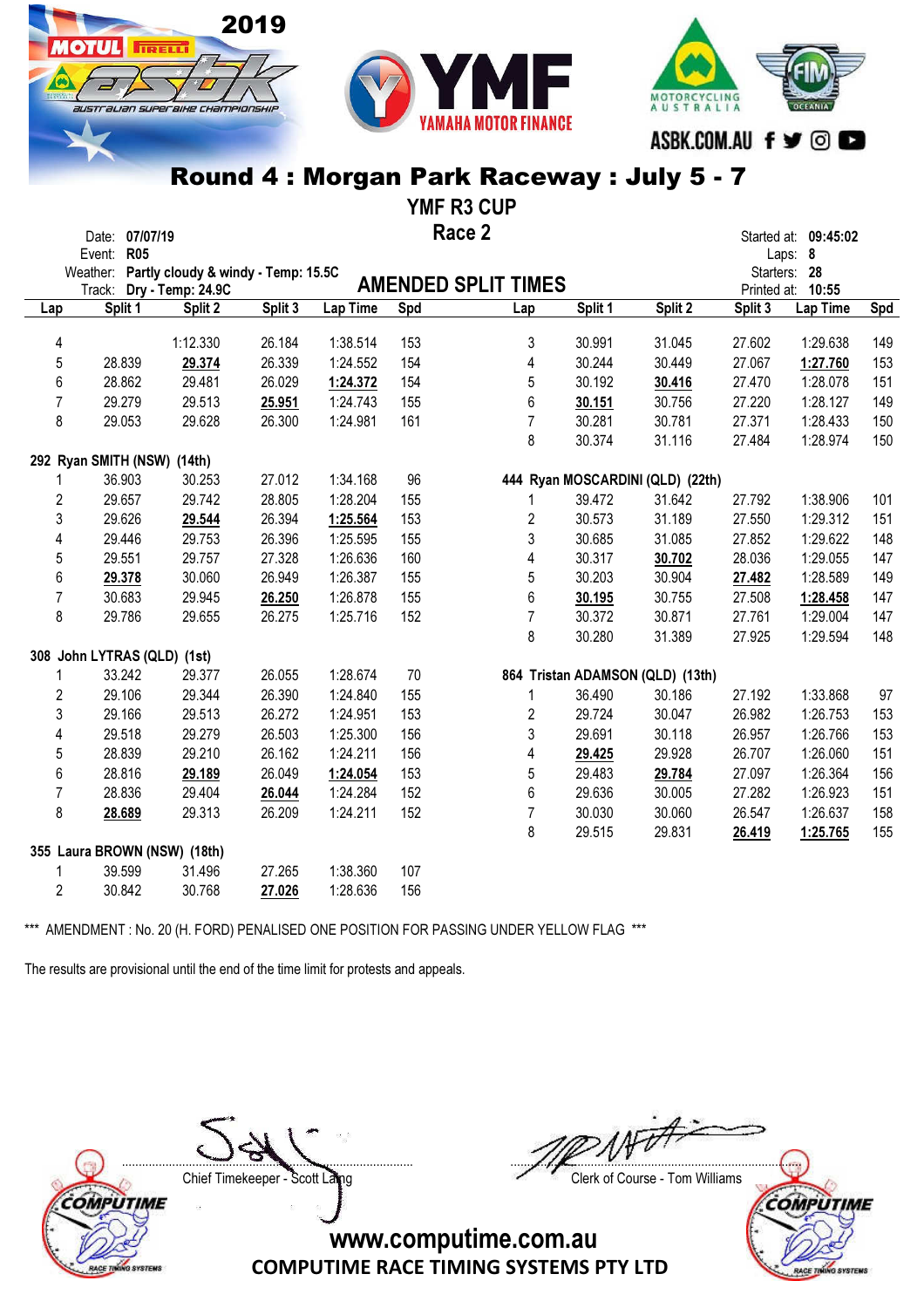

YMF R3 CUP

Race 2 Date: 07/07/19 **Started at: 09:45:02 Race 2** Started at: 09:45:02

|                | Event: R05<br>Track: Dry - Temp: 24.9C |     | Weather: Partly cloudy & windy - Temp: 15.5C<br>Track: Dry - Temp: 24 9C. <b>AMENDED FASTEST LAPS SEQUENCE</b> |                | Laps: $8$<br>Starters: 28<br>Printed at: 10:55 |     |
|----------------|----------------------------------------|-----|----------------------------------------------------------------------------------------------------------------|----------------|------------------------------------------------|-----|
|                | Race                                   |     |                                                                                                                |                | <b>Fastest</b>                                 | On  |
| Lap            | <b>Pos</b>                             |     | No Name                                                                                                        | <b>Machine</b> | Lap                                            | Lap |
|                |                                        | 308 | John LYTRAS (QLD)                                                                                              | Yamaha YZF-R3  | 1:28.674                                       |     |
| $\overline{2}$ |                                        | 27  | Max STAUFFER (NSW)                                                                                             | Yamaha YZF-R3  | 1:24.779                                       | 2   |
| $\overline{2}$ |                                        | 43  | Harry KHOURI (NSW)                                                                                             | Yamaha YZF-R3  | 1:24.496                                       | 2   |
| 2              |                                        | 31  | Travis HALL (QLD)                                                                                              | Yamaha YZF-R3  | 1:24.459                                       | 2   |
| $\mathbf{2}$   | 8                                      | 87  | Zac LEVY (QLD)                                                                                                 | Yamaha YZF-R3  | 1:23.923                                       | 2   |
| 3              |                                        | 87  | Zac LEVY (QLD)                                                                                                 | Yamaha YZF-R3  | 1:23.854                                       | 3   |
| 6              |                                        | 29  | Harrison VOIGHT (QLD)                                                                                          | Yamaha YZF-R3  | 1:23.828                                       | 6   |
|                |                                        | 43  | Harry KHOURI (NSW)                                                                                             | Yamaha YZF-R3  | 1:23.685                                       |     |
| 8              | 4                                      | 20  | Hunter FORD (NSW)                                                                                              | Yamaha YZF-R3  | 1:23.680                                       | 8   |

\*\*\* AMENDMENT : No. 20 (H. FORD) PENALISED ONE POSITION FOR PASSING UNDER YELLOW FLAG \*\*\*

The results are provisional until the end of the time limit for protests and appeals.



....................................................................................... ....................................................................................... Chief Timekeeper - Scott Laing Chief Timekeeper - Scott Laing

**COMPUTIME**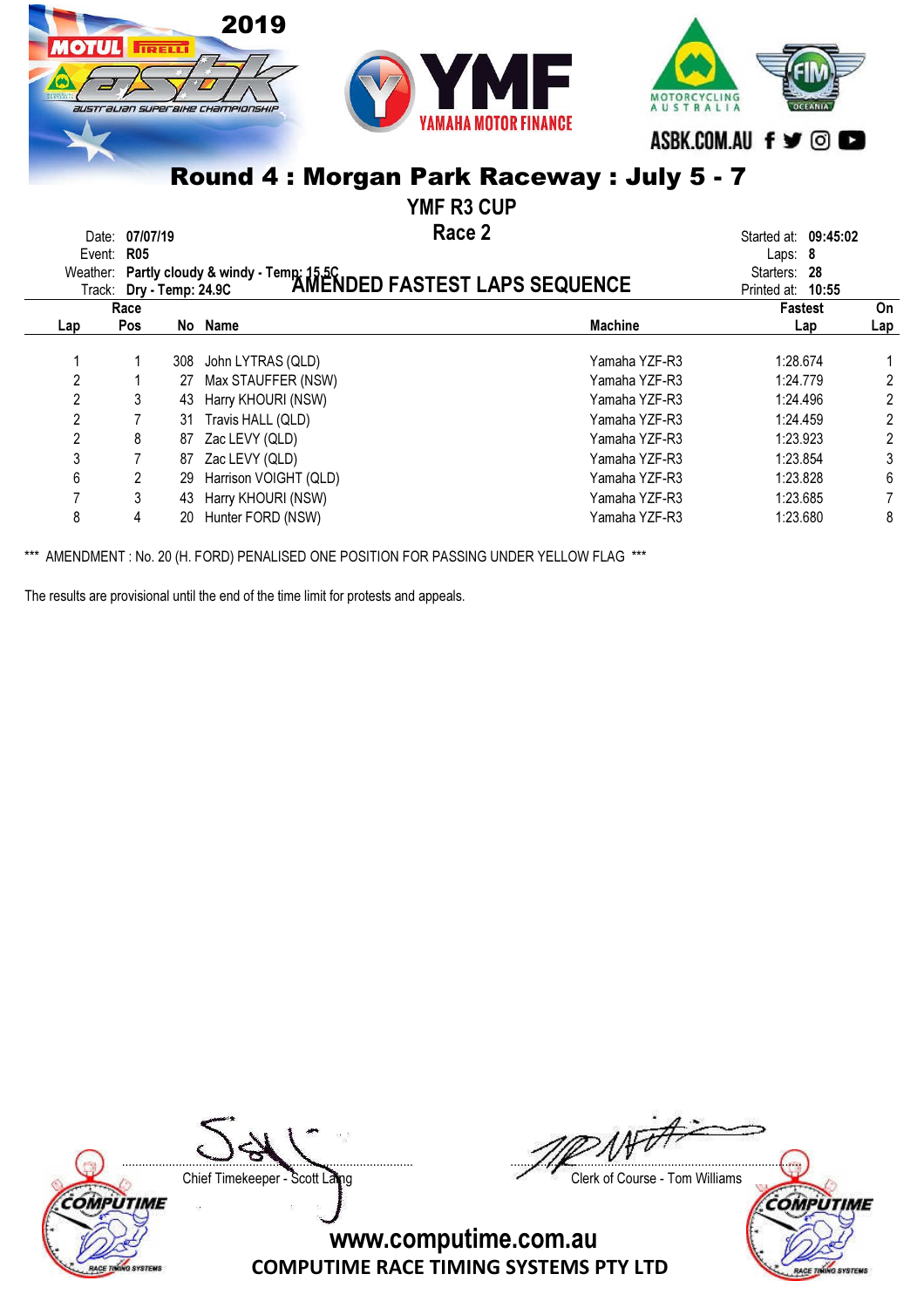2019

**IOTUL** FIRELLT

austrauan superaixe championskii

YMF R3 CUP Race 2

|     | Date: 07/07/19         |                   |     |                                     | Race Z |                 |                          |        |     |          |        |     | Started at: 09:45:02    |        |
|-----|------------------------|-------------------|-----|-------------------------------------|--------|-----------------|--------------------------|--------|-----|----------|--------|-----|-------------------------|--------|
|     | Event: R05<br>Weather: |                   |     | Partly cloudy & windy - Temp: 15.5C |        |                 |                          |        |     |          |        |     | Laps: 8<br>Starters: 28 |        |
|     | Track:                 | Dry - Temp: 24.9C |     |                                     |        |                 | <b>AMENDED LAP SHEET</b> |        |     |          |        |     | Printed at:<br>10:55    |        |
| No  | Lap Time               | Gap               | No  | Lap Time                            | Gap    | No              | <b>Lap Time</b>          | Gap    | No  | Lap Time | Gap    | No  | Lap Time                | Gap    |
|     |                        |                   | 46  | 1:41.598                            | 12.924 | 46              | 1:33.447                 | 21.532 | 17  | 1:33.514 | 29.842 | 17  | 1:32.732                | 37.123 |
|     | Lap 1                  |                   |     |                                     |        |                 |                          |        | 46  | 1:33.464 | 30.195 | 46  | 1:33.124                | 37.868 |
| 308 | 1:28.674               |                   |     | Lap <sub>2</sub>                    |        |                 | Lap <sub>3</sub>         |        |     |          |        |     |                         |        |
| 27  | 1:28.734               | .060              | 27  | 1:24.779                            |        | 43              | 1:24.773                 |        |     | Lap 4    |        |     | Lap 5                   |        |
| 20  | 1:28.988               | .314              | 308 | 1:24.840                            | .001   | 27              | 1:24.833                 | .032   | 308 | 1:25.300 |        | 308 | 1:24.211                |        |
| 43  | 1:29.045               | .371              | 43  | 1:24.496                            | .028   | 308             | 1:24.951                 | .151   | 29  | 1:25.297 | .013   | 27  | 1:24.505                | .357   |
| 29  | 1:29.317               | .643              | 29  | 1:24.505                            | .309   | 29              | 1:24.659                 | .167   | 27  | 1:25.482 | .063   | 29  | 1:24.569                | .371   |
| 11  | 1:29.527               | .853              | 20  | 1:25.218                            | .693   | 20              | 1:24.424                 | .316   | 87  | 1:24.999 | .206   | 20  | 1:24.228                | .396   |
| 31  | 1:30.494               | 1.820             | 11  | 1:24.737                            | .751   | 11              | 1:24.440                 | .390   | 43  | 1:25.753 | .302   | 87  | 1:24.406                | .401   |
| 25  | 1:30.928               | 2.254             | 31  | 1:24.459                            | 1.440  | 87              | 1:23.854                 | .658   | 20  | 1:25.514 | .379   | 11  | 1:24.198                | .440   |
| 87  | 1:31.195               | 2.521             | 87  | 1:23.923                            | 1.605  | 31              | 1:24.223                 | .862   | 11  | 1:25.514 | .453   | 43  | 1:24.718                | .809   |
| 74  | 1:31.439               | 2.765             | 25  | 1:25.065                            | 2.480  | 151             | 1:24.819                 | 3.387  | 31  | 1:25.457 | .868   | 31  | 1:24.634                | 1.291  |
| 151 | 1:31.687               | 3.013             | 151 | 1:25.195                            | 3.369  | 25              | 1:25.715                 | 3.394  | 25  | 1:25.634 | 3.577  | 25  | 1:26.026                | 5.392  |
| 864 | 1:33.868               | 5.194             | 74  | 1:25.541                            | 3.467  | 74              | 1:24.861                 | 3.527  | 74  | 1:25.535 | 3.611  | 74  | 1:25.997                | 5.397  |
| 58  | 1:34.148               | 5.474             | 864 | 1:26.753                            | 7.108  | 864             | 1:26.766                 | 9.073  | 42  | 1:25.723 | 9.432  | 864 | 1:26.364                | 11.835 |
| 292 | 1:34.168               | 5.494             | 58  | 1:26.959                            | 7.594  | 42              | 1:26.348                 | 9.160  | 864 | 1:26.060 | 9.682  | 42  | 1:26.699                | 11.920 |
| 47  | 1:34.633               | 5.959             | 42  | 1:25.888                            | 7.613  | 292             | 1:25.564                 | 9.622  | 292 | 1:25.595 | 9.766  | 292 | 1:26.636                | 12.191 |
| 42  | 1:35.238               | 6.564             | 47  | 1:26.996                            | 8.116  | 58              | 1:27.318                 | 10.111 | 58  | 1:27.070 | 11.730 | 58  | 1:26.059                | 13.578 |
| 121 | 1:35.374               | 6.700             | 121 | 1:26.950                            | 8.811  | 47              | 1:27.039                 | 10.354 | 47  | 1:27.028 | 11.931 | 121 | 1:26.233                | 14.153 |
| 23  | 1:36.606               | 7.932             | 292 | 1:28.204                            | 8.859  | 121             | 1:26.971                 | 10.981 | 121 | 1:26.601 | 12.131 | 47  | 1:26.719                | 14.439 |
| 12  | 1:36.648               | 7.974             | 23  | 1:27.522                            | 10.615 | 40 <sub>2</sub> | 2:53.454                 | 1 lap  | 23  | 1:26.836 | 14.318 | 151 | 1:24.552                | 16.791 |
| 40  | 1:37.225               | 8.551             | 12  | 1:28.909                            | 12.044 | 23              | 1:27.119                 | 12.933 | 151 | 1:38.514 | 16.450 | 23  | 1:26.687                | 16.794 |
| 110 | 1:37.968               | 9.294             | 30  | 1:28.812                            | 13.410 | 12              | 1:29.763                 | 17.006 | 355 | 1:27.760 | 20.629 | 355 | 1:28.078                | 24.496 |
| 30  | 1:38.111               | 9.437             | 110 | 1:29.011                            | 13.466 | 30              | 1:29.665                 | 18.274 | 12  | 1:29.677 | 21.232 | 30  | 1:27.872                | 25.463 |
| 355 | 1:38.360               | 9.686             | 355 | 1:28.636                            | 13.483 | 355             | 1:29.638                 | 18.320 | 30  | 1:28.979 | 21.802 | 12  | 1:28.469                | 25.490 |
| 444 | 1:38.906               | 10.232            | 444 | 1:29.312                            | 14.705 | 444             | 1:29.622                 | 19.526 | 110 | 1:27.985 | 22.290 | 110 | 1:27.705                | 25.784 |
| 91  | 1:39.599               | 10.925            | 91  | 1:30.924                            | 17.010 | 110             | 1:31.091                 | 19.756 | 444 | 1:29.055 | 23.130 | 444 | 1:28.589                | 27.508 |
| 14  | 1:39.843               | 11.169            | 14  | 1:30.703                            | 17.033 | 14              | 1:30.062                 | 22.294 | 14  | 1:30.249 | 27.092 | 91  | 1:30.542                | 33.912 |
| 17  | 1:41.206               | 12.532            | 17  | 1:33.436                            | 21.129 | 91              | 1:30.771                 | 22.980 | 91  | 1:30.052 | 27.581 | 14  | 1:31.237                | 34.118 |

COMPUTIME RACE TINING SYSTEMS

....................................................................................... ....................................................................................... Chief Timekeeper - Scott Laing Chief Timekeeper - Scott Laing

MOTORCYCLING<br>A U S T R A L I A

ASBK.COM.AU f ♥ © ■

COMPUTIME **SYSTEMS MCETE**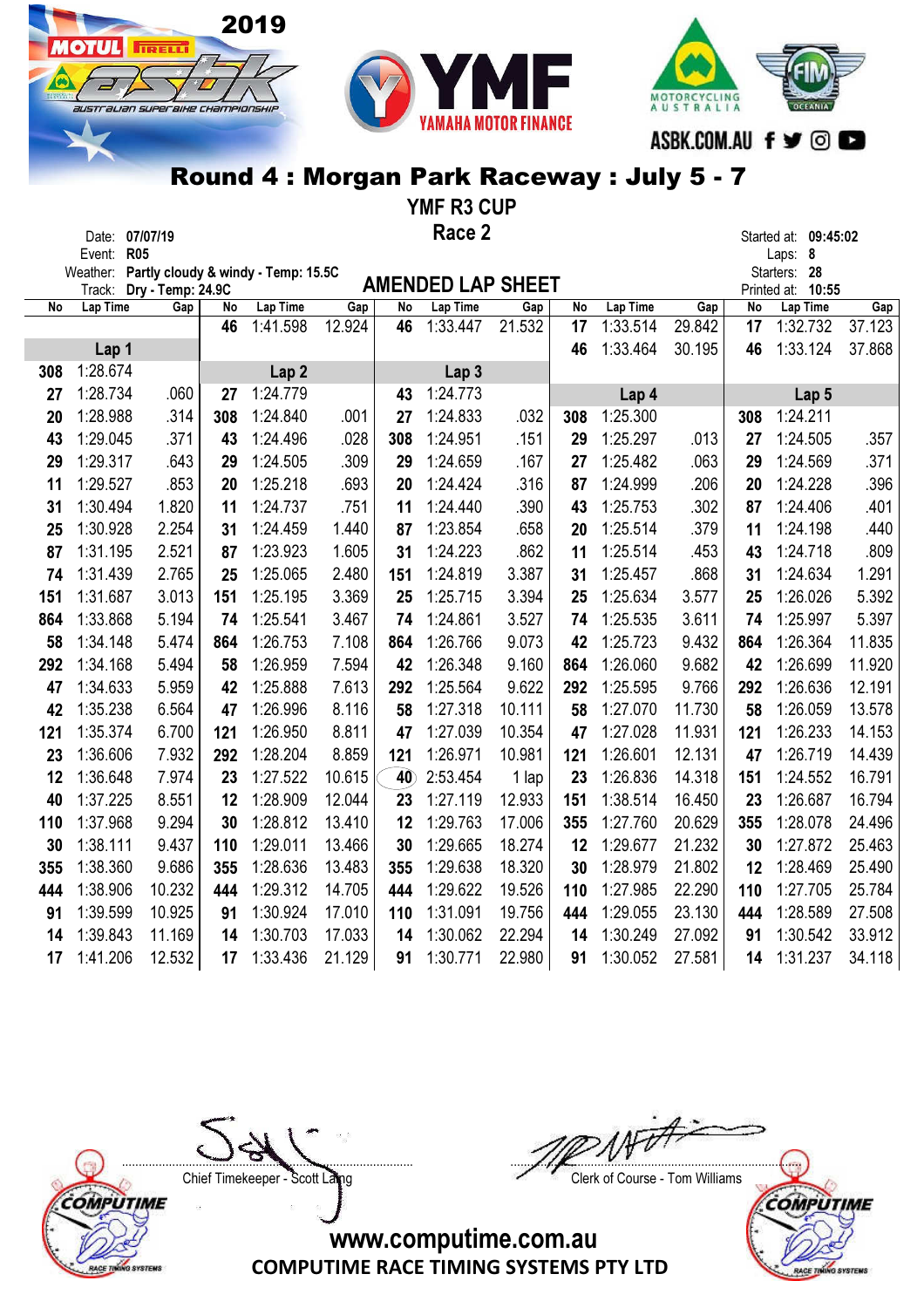

YMF R3 CUP

| Race 2<br>Date: 07/07/19<br>Event: R05<br>Weather: Partly cloudy & windy - Temp: 15.5C |                  |                          |     |                  |         |     |                          |         | Started at: 09:45:02<br>Laps: 8   |  |
|----------------------------------------------------------------------------------------|------------------|--------------------------|-----|------------------|---------|-----|--------------------------|---------|-----------------------------------|--|
|                                                                                        |                  | Track: Dry - Temp: 24.9C |     |                  |         |     | <b>AMENDED LAP SHEET</b> |         | Starters: 28<br>Printed at: 10:55 |  |
| No                                                                                     | Lap Time         | Gap                      | No  | Lap Time         | Gap     | No  | Lap Time                 | Gap     |                                   |  |
| 17                                                                                     | 1:32.164         | 45.076                   | 17  | 1:32.115         | 53.137  | 46  | 1:33.915                 | 1:06.00 |                                   |  |
| 46                                                                                     | 1:33.215         | 46.872                   | 46  | 1:33.522         | 56.340  |     |                          |         |                                   |  |
|                                                                                        |                  |                          |     |                  |         |     | Lap <sub>8</sub>         |         |                                   |  |
|                                                                                        | Lap <sub>6</sub> |                          |     | Lap <sub>7</sub> |         | 308 | 1:24.211                 |         |                                   |  |
| 308                                                                                    | 1:24.054         |                          | 87  | 1:23.941         |         | 87  | 1:24.261                 | .012    |                                   |  |
| 29                                                                                     | 1:23.828         | .145                     | 308 | 1:24.284         | .038    | 43  | 1:23.923                 | .133    |                                   |  |
| 87                                                                                     | 1:23.958         | .305                     | 43  | 1:23.685         | .459    | 20  | 1:23.680                 | .178    |                                   |  |
| 11                                                                                     | 1:24.019         | .405                     | 29  | 1:24.637         | .536    | 29  | 1:24.284                 | .571    |                                   |  |
| 20                                                                                     | 1:24.204         | .546                     | 20  | 1:24.447         | .747    | 11  | 1:24.092                 | .859    |                                   |  |
| 27                                                                                     | 1:24.600         | .903                     | 27  | 1:24.303         | .960    | 27  | 1:24.466                 | 1.177   |                                   |  |
| 43                                                                                     | 1:24.265         | 1.020                    | 11  | 1:24.857         | 1.016   | 31  | 1:24.530                 | 2.147   |                                   |  |
| 31                                                                                     | 1:24.539         | 1.776                    | 31  | 1:24.336         | 1.866   | 25  | 1:26.208                 | 11.974  |                                   |  |
| 25                                                                                     | 1:26.515         | 7.853                    | 25  | 1:26.408         | 10.015  | 74  | 1:26.079                 | 12.026  |                                   |  |
| 74                                                                                     | 1:26.511         | 7.854                    | 74  | 1:26.588         | 10.196  | 42  | 1:25.714                 | 18.297  |                                   |  |
| 42                                                                                     | 1:26.573         | 14.439                   | 42  | 1:26.639         | 16.832  | 151 | 1:24.981                 | 18.338  |                                   |  |
| 292                                                                                    | 1:26.387         | 14.524                   | 864 | 1:26.637         | 17.095  | 864 | 1:25.765                 | 18.611  |                                   |  |
| 864                                                                                    | 1:26.923         | 14.704                   | 292 | 1:26.878         | 17.156  | 292 | 1:25.716                 | 18.623  |                                   |  |
| 58                                                                                     | 1:25.683         | 15.207                   | 58  | 1:26.558         | 17.519  | 58  | 1:26.943                 | 20.213  |                                   |  |
| 121                                                                                    | 1:26.373         | 16.472                   | 151 | 1:24.743         | 17.606  | 121 | 1:27.071                 | 21.439  |                                   |  |
| 47                                                                                     | 1:26.243         | 16.628                   | 121 | 1:26.391         | 18.617  | 23  | 1:28.442                 | 27.761  |                                   |  |
| 151                                                                                    | 1:24.372         | 17.109                   | 23  | 1:28.352         | 23.568  | 355 | 1:28.974                 | 37.481  |                                   |  |
| 23                                                                                     | 1:26.722         | 19.462                   | 355 | 1:28.433         | 32.756  | 12  | 1:28.524                 | 39.772  |                                   |  |
| 355                                                                                    | 1:28.127         | 28.569                   | 30  | 1:29.143         | 35.284  | 30  | 1:28.754                 | 39.789  |                                   |  |
| 110                                                                                    | 1:28.597         | 30.327                   | 12  | 1:29.252         | 35.497  | 110 | 1:29.749                 | 41.351  |                                   |  |
| 30                                                                                     | 1:28.978         | 30.387                   | 110 | 1:29.770         | 35.851  | 444 | 1:29.594                 | 42.015  |                                   |  |
| 12                                                                                     | 1:29.055         | 30.491                   | 444 | 1:29.004         | 36.670  | 14  | 1:30.916                 | 54.532  |                                   |  |
| 444                                                                                    | 1:28.458         | 31.912                   | 91  | 1:31.246         | 47.658  | 91  | 1:31.196                 | 54.605  |                                   |  |
| 91                                                                                     | 1:30.800         | 40.658                   | 14  | 1:31.363         | 47.865  | 17  | 1:32.477                 | 1:09.60 |                                   |  |
| 14                                                                                     | 1:30.684         | 40.748                   | 17  | 1:32.484         | 1:01.37 | 46  | 1:35.749                 | 1:17.50 |                                   |  |

\*\*\* AMENDMENT : No. 20 (H. FORD) PENALISED ONE POSITION FOR PASSING UNDER YELLOW FLAG \*\*\*

The results are provisional until the end of the time limit for protests and appeals.

2019

**TIRELLI** 

77 T

....................................................................................... ....................................................................................... Chief Timekeeper - Scott Laing Chief Timekeeper - Scott Laing



COMPUTIME NO SYSTEM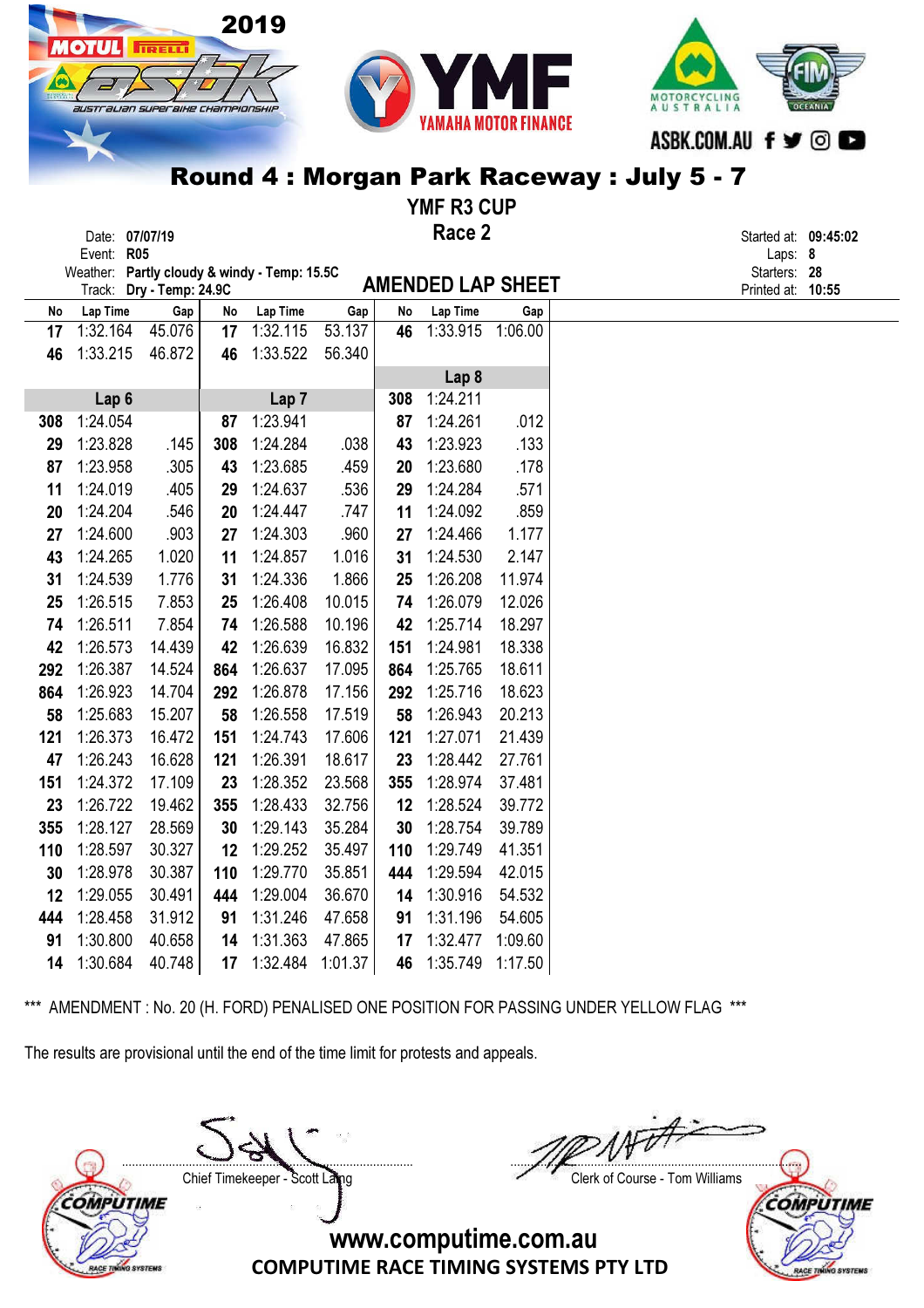

2019

**TRELL** 

austrauan superaixe championskir

YMF R3 CUP

| Event: R05         | Date: 07/07/19                                           |                         |     |     |                          | Race 2 |     |     | Started at: 09:45:02<br>Laps: 8   |  |
|--------------------|----------------------------------------------------------|-------------------------|-----|-----|--------------------------|--------|-----|-----|-----------------------------------|--|
| Weather:<br>Track: | Partly cloudy & windy - Temp: 15.5C<br>Dry - Temp: 24.9C |                         |     |     | <b>AMENDED LAP CHART</b> |        |     |     | Starters: 28<br>Printed at: 10:55 |  |
|                    |                                                          |                         |     |     |                          |        |     |     |                                   |  |
| Grid               | 1                                                        | $\overline{\mathbf{2}}$ | 3   | 4   | 5                        | 6      | 7   | 8   |                                   |  |
| 308                | 308                                                      | 27                      | 43  | 308 | 308                      | 308    | 87  | 308 |                                   |  |
| 20                 | 27                                                       | 308                     | 27  | 29  | 27                       | 29     | 308 | 87  |                                   |  |
| 27                 | 20                                                       | 43                      | 308 | 27  | 29                       | 87     | 43  | 43  |                                   |  |
| 43                 | 43                                                       | 29                      | 29  | 87  | 20                       | 11     | 29  | 20  |                                   |  |
| 11                 | 29                                                       | 20                      | 20  | 43  | 87                       | 20     | 20  | 29  |                                   |  |
| 151                | 11                                                       | 11                      | 11  | 20  | 11                       | 27     | 27  | 11  |                                   |  |
| 87                 | 31                                                       | 31                      | 87  | 11  | 43                       | 43     | 11  | 27  |                                   |  |
| 29                 | 25                                                       | 87                      | 31  | 31  | 31                       | 31     | 31  | 31  |                                   |  |
| 31                 | 87                                                       | 25                      | 151 | 25  | 25                       | 25     | 25  | 25  |                                   |  |
| 25                 | 74                                                       | 151                     | 25  | 74  | 74                       | 74     | 74  | 74  |                                   |  |
| 72                 | 151                                                      | 74                      | 74  | 42  | 864                      | 42     | 42  | 42  |                                   |  |
| 58                 | 864                                                      | 864                     | 864 | 864 | 42                       | 292    | 864 | 151 |                                   |  |
| 74                 | 58                                                       | 58                      | 42  | 292 | 292                      | 864    | 292 | 864 |                                   |  |
| 47                 | 292                                                      | 42                      | 292 | 58  | 58                       | 58     | 58  | 292 |                                   |  |
| 292                | 47                                                       | 47                      | 58  | 47  | 121                      | 121    | 151 | 58  |                                   |  |
| 864                | 42                                                       | 121                     | 47  | 121 | 47                       | 47     | 121 | 121 |                                   |  |
| 12                 | 121                                                      | 292                     | 121 | 23  | 151                      | 151    | 23  | 23  |                                   |  |
| 121                | 23                                                       | 23                      | 23  | 151 | 23                       | 23     | 355 | 355 |                                   |  |
| 23                 | 12                                                       | 12                      | 12  | 355 | 355                      | 355    | 30  | 12  |                                   |  |
| 110                | 40                                                       | 30                      | 30  | 12  | 30                       | 110    | 12  | 30  |                                   |  |
| 40                 | 110                                                      | 110                     | 355 | 30  | 12                       | 30     | 110 | 110 |                                   |  |
| 30                 | 30                                                       | 355                     | 444 | 110 | 110                      | 12     | 444 | 444 |                                   |  |
| 444                | 355                                                      | 444                     | 110 | 444 | 444                      | 444    | 91  | 14  |                                   |  |
| 17                 | 444                                                      | 91                      | 14  | 14  | 91                       | 91     | 14  | 91  |                                   |  |
| 14                 | 91                                                       | 14                      | 91  | 91  | 14                       | 14     | 17  | 17  |                                   |  |
| 91                 | 14                                                       | 17                      | 17  | 17  | 17                       | 17     | 46  | 46  |                                   |  |
| 46                 | 17                                                       | 46                      | 46  | 46  | 46                       | 46     |     |     |                                   |  |
| 42                 | 46                                                       | 40                      |     |     |                          |        |     |     |                                   |  |
| 355                |                                                          |                         |     |     |                          |        |     |     |                                   |  |

\*\*\* AMENDMENT : No. 20 (H. FORD) PENALISED ONE POSITION FOR PASSING UNDER YELLOW FLAG \*\*\*

The results are provisional until the end of the time limit for protests and appeals.

Chief Timekeeper - Scott Laing Chief Timekeeper - Scott Laing COMPUTIME

ACE TINING SYSTEM

....................................................................................... .......................................................................................

COMPUTIME

**SYSTEMS**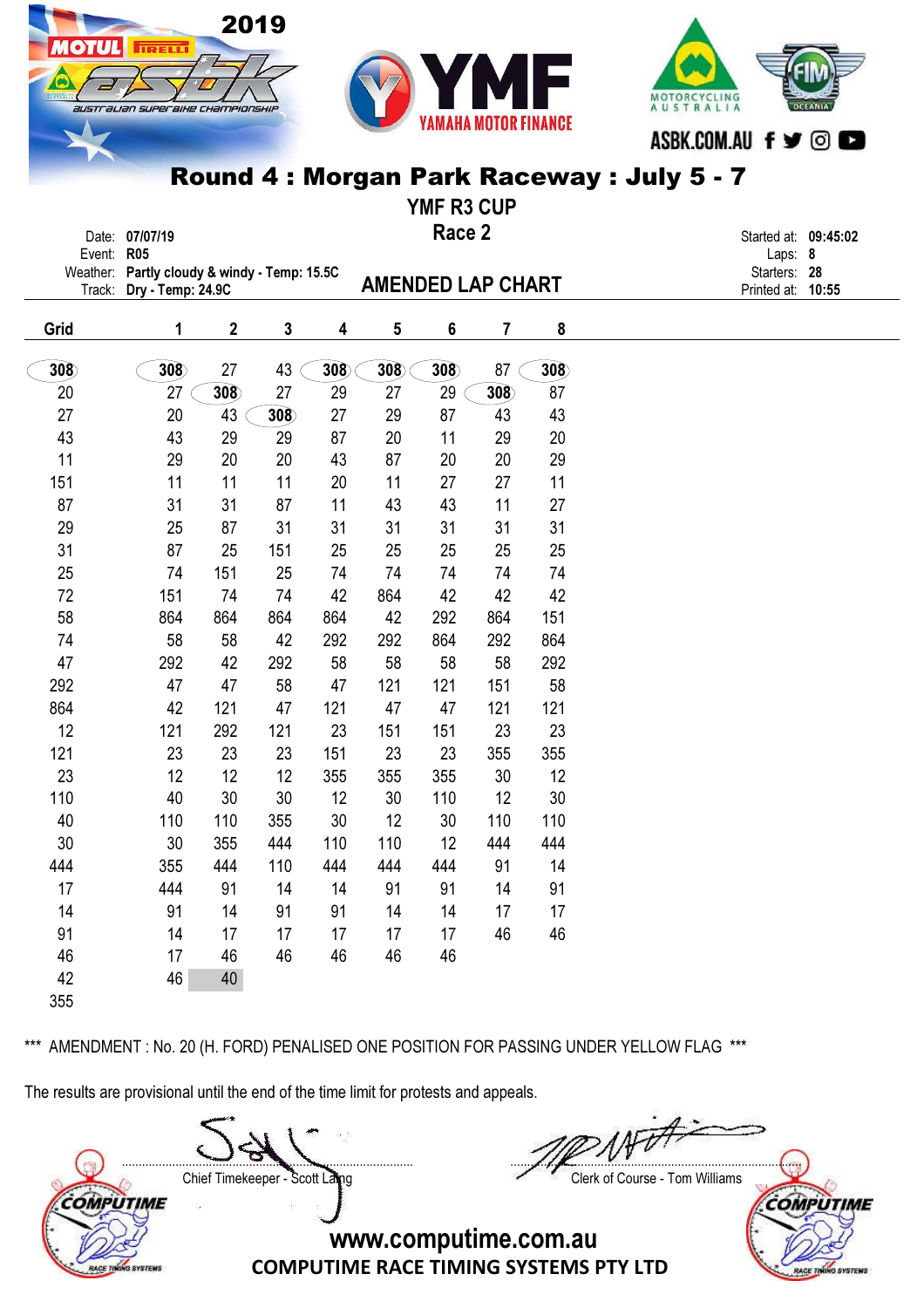



YMF R3 CUP

Race 2

Date: 07/07/19 Started at: 09:45:02 Event: R05 Laps: 8

|            |                                                                                                             |        |                    |        | Starters: 28      |        |                    |          |          |
|------------|-------------------------------------------------------------------------------------------------------------|--------|--------------------|--------|-------------------|--------|--------------------|----------|----------|
|            | Weather: Partly cloudy & windy - Temp: 15.5C<br>Treater Dry - Temp: 24.9C <b>AMENDED BEST PARTIAL TIMES</b> |        |                    |        | Printed at: 10:55 |        |                    |          |          |
|            | Split 1                                                                                                     |        | Split 2            |        | Split 3           |        | <b>LAP</b>         |          |          |
| <b>Pos</b> | Name                                                                                                        | Time   | Name               | Time   | <b>Name</b>       | Time   | Name               | Ideal    | Fastest  |
|            | H. KHOURI                                                                                                   | 28.592 | H. FORD            | 28.903 | Z. LEVY           | 25.628 | <b>H. KHOURI</b>   | 1:23.226 | 1:23.685 |
| 2          | H. VOIGHT                                                                                                   | 28.632 | H. KHOURI          | 28.932 | H. FORD           | 25.633 | H. FORD            | 1:23.395 | 1:23.680 |
| 3          | T. HALL                                                                                                     | 28.645 | H. VOIGHT          | 28.991 | <b>B. DEMMERY</b> | 25.637 | H. VOIGHT          | 1:23.449 | 1:23.828 |
| 4          | J. LYTRAS                                                                                                   | 28.689 | Z. LEVY            | 29.119 | H. KHOURI         | 25.702 | <b>B. DEMMERY</b>  | 1:23.535 | 1:24.019 |
| 5          | <b>B. DEMMERY</b>                                                                                           | 28.711 | <b>B. DEMMERY</b>  | 29.187 | T. HALL           | 25.810 | Z. LEVY            | 1:23.545 | 1:23.854 |
| 6          | L. TAYLOR                                                                                                   | 28.734 | <b>M. STAUFFER</b> | 29.187 | H. VOIGHT         | 25.826 | <b>T. HALL</b>     | 1:23.786 | 1:24.223 |
| 7          | Z. LEVY                                                                                                     | 28.798 | J. LYTRAS          | 29.189 | M. STAUFFER       | 25.876 | <b>J. LYTRAS</b>   | 1:23.922 | 1:24.054 |
| 8          | H. FORD                                                                                                     | 28.859 | L. JHONSTON        | 29.233 | L. TAYLOR         | 25.951 | <b>M. STAUFFER</b> | 1:23.946 | 1:24.303 |
| 9          | M. STAUFFER                                                                                                 | 28.883 | T. HALL            | 29.331 | J. LYTRAS         | 26.044 | <b>L. TAYLOR</b>   | 1:24.059 | 1:24.372 |
| 10         | K. O'CONNELL                                                                                                | 29.165 | L. TAYLOR          | 29.374 | J. ROULSTONE      | 26.182 | <b>J. ROULSTON</b> | 1:24.809 | 1:24.861 |
| 11         | J. ROULSTONE                                                                                                | 29.168 | J. ROULSTONE       | 29.459 | R. SMITH          | 26.250 | <b>L. JHONSTON</b> | 1:24.888 | 1:25.065 |
| 12         | L. JHONSTON                                                                                                 | 29.305 | R. SMITH           | 29.544 | K. O'CONNELL      | 26.343 | R. SMITH           | 1:25.172 | 1:25.564 |
| 13         | Z. BUNTING                                                                                                  | 29.330 | K. O'CONNELL       | 29.758 | L. JHONSTON       | 26.350 | <b>K. O'CONNEL</b> | 1:25.266 | 1:25.714 |
| 14         | M. KUHNE                                                                                                    | 29.342 | T. ADAMSON         | 29.784 | T. ADAMSON        | 26.419 | <b>T. ADAMSON</b>  | 1:25.628 | 1:25.765 |
| 15         | R. SMITH                                                                                                    | 29.378 | R. OUGHTRED        | 29.857 | M. KUHNE          | 26.419 | <b>M. KUHNE</b>    | 1:25.650 | 1:25.683 |
| 16         | R. OUGHTRED                                                                                                 | 29.404 | M. KUHNE           | 29.889 | Z. BUNTING        | 26.602 | <b>R. OUGHTRE</b>  | 1:25.975 | 1:26.233 |
| 17         | T. ADAMSON                                                                                                  | 29.425 | J. HALL            | 29.938 | R. OUGHTRED       | 26.714 | <b>Z. BUNTING</b>  | 1:26.043 | 1:26.243 |
| 18         | J. HALL                                                                                                     | 29.747 | Z. BUNTING         | 30.111 | J. HALL           | 26.853 | J. HALL            | 1:26.538 | 1:26.687 |
| 19         | Z. PETTENDY                                                                                                 | 29.882 | S. KAPILAWI-JAME   | 30.232 | L. BROWN          | 27.026 | Z. PETTENDY        | 1:27.385 | 1:27.705 |
| 20         | J. BLENKIN                                                                                                  | 30.137 | Z. PETTENDY        | 30.377 | Z. PETTENDY       | 27.126 | <b>L. BROWN</b>    | 1:27.593 | 1:27.760 |
| 21         | L. BROWN                                                                                                    | 30.151 | L. BROWN           | 30.416 | J. BLENKIN        | 27.155 | S. KAPILAWI-       | 1:27.826 | 1:27.872 |
| 22         | R. MOSCARDINI                                                                                               | 30.195 | R. MOSCARDINI      | 30.702 | S. KAPILAWI-JAME  | 27.318 | <b>J. BLENKIN</b>  | 1:28.117 | 1:28.469 |
| 23         | S. KAPILAWI-JAME                                                                                            | 30.276 | J. BLENKIN         | 30.825 | R. MOSCARDINI     | 27.482 | <b>R. MOSCARDI</b> | 1:28.379 | 1:28.458 |
| 24         | S. FAIRBROTHER                                                                                              | 30.836 | <b>J. ANDREWS</b>  | 30.944 | J. CZMOK          | 27.885 | <b>S. FAIRBROT</b> | 1:29.884 | 1:30.062 |
| 25         | J. ANDREWS                                                                                                  | 30.998 | S. FAIRBROTHER     | 31.119 | S. FAIRBROTHER    | 27.929 | <b>J. ANDREWS</b>  | 1:29.978 | 1:30.052 |
| 26         | H. DIPLOCK                                                                                                  | 31.614 | J. CZMOK           | 31.278 | <b>J. ANDREWS</b> | 28.036 | <b>H. DIPLOCK</b>  | 1:31.536 | 1:32.115 |
| 27         | L. O'BRIEN                                                                                                  | 32.138 | H. DIPLOCK         | 31.571 | H. DIPLOCK        | 28.351 | <b>J. CZMOK</b>    | 1:32.453 | 1:37.225 |
| 28         | J. CZMOK                                                                                                    | 33.290 | L. O'BRIEN         | 31.952 | L. O'BRIEN        | 28.602 | <b>L. O'BRIEN</b>  | 1:32.692 | 1:33.124 |
|            |                                                                                                             |        |                    |        |                   |        |                    |          |          |

\*\*\* AMENDMENT : No. 20 (H. FORD) PENALISED ONE POSITION FOR PASSING UNDER YELLOW FLAG \*\*\*

The results are provisional until the end of the time limit for protests and appeals.

2019

**IRELL** 

IUSTralian superaixe championskii

**OMPUTIME VO SYSTEM** 

Chief Timekeeper - Scott Laing Chief Timekeeper - Scott Laing

....................................................................................... .......................................................................................

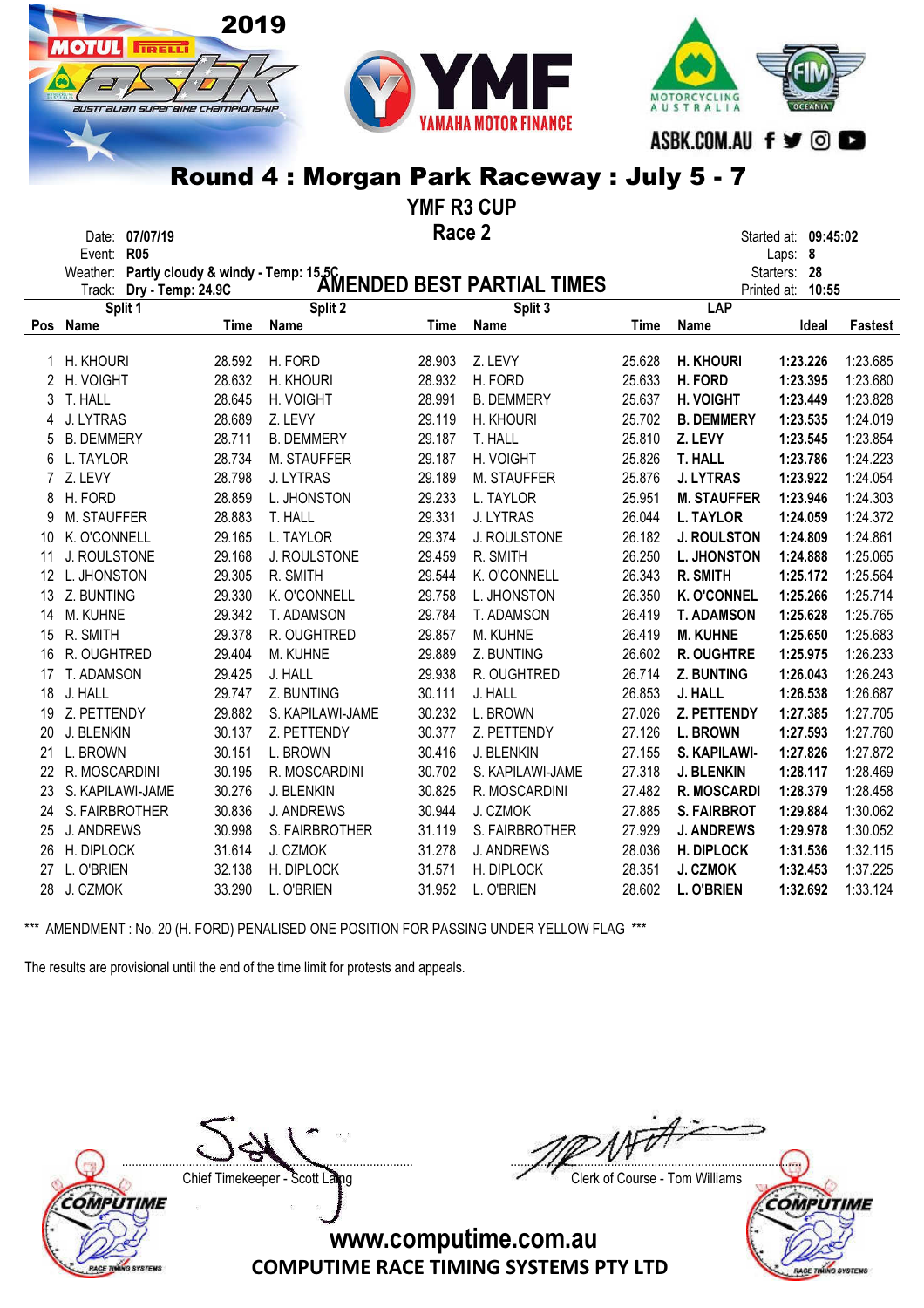





YMF R3 CUP

AMENDED PROGRESSIVE SERIES POINTS

| YMF R3 CUP     |     |                         |                |                  |                |                  |                         |
|----------------|-----|-------------------------|----------------|------------------|----------------|------------------|-------------------------|
|                |     |                         |                | Rnd 1            | Rnd 2          | Rnd 2            |                         |
| Pos            | No  | Name                    | <b>Machine</b> | W/fld            | Race 1         | Race 2           | Total                   |
| 1              | 308 | John LYTRAS             |                | 63               | 20             | 25               | 108                     |
| 2              | 27  | Max STAUFFER            |                | 70               | 14             | 14               | 98                      |
| 3              | 87  | Zac LEVY                |                | 45               | 25             | 20               | $90\,$                  |
| 4              | 20  | Hunter FORD             |                | 51               | 18             | 16               | 85                      |
| 5              | 151 | Locky TAYLOR            |                | 50               | 13             | 9                | 72                      |
| 6              | 11  | <b>Brandon DEMMERY</b>  |                | 36               | 17             | 15               | 68                      |
| $\overline{7}$ | 43  | Harry KHOURI            |                | 32               | 16             | 18               | 66                      |
| 8              | 31  | <b>Travis HALL</b>      |                | 42               | 9              | 13               | 64                      |
| 9              | 25  | Luke JHONSTON           |                | 33               | 12             | 12               | 57                      |
| 10             | 72  | Ben BAKER               |                | 47               |                |                  | 47                      |
| 11             | 42  | Kyle O'CONNELL          |                | 23               | 10             | 10               | 43                      |
| 12             | 74  | Jacob ROULSTONE         |                | 20               | 11             | 11               | 42                      |
| 13             | 58  | Mitch KUHNE             |                | 27               | $\overline{7}$ | $\boldsymbol{6}$ | 40                      |
| 14             | 864 | <b>Tristan ADAMSON</b>  |                | 21               | 5              | $\bf 8$          | 34                      |
| 15             | 29  | Harrison VOIGHT         |                |                  | 15             | 17               | 32                      |
| 16             | 47  | Zylas BUNTING           |                | 26               | $6\,$          |                  | 32                      |
| 17             | 292 | Ryan SMITH              |                | 9                | 8              | $\overline{7}$   | 24                      |
| 18             | 121 | Reece OUGHTRED          |                | 17               |                | 5                | 22                      |
| 19             | 22  | Keegan PICKERING        |                | 14               |                |                  | 14                      |
| 20             | 15  | <b>Bronson PICKETT</b>  |                | 8                |                |                  | 8                       |
| 21             | 23  | Josh HALL               |                |                  | 3              | 4                | $\overline{7}$          |
| 22             | 12  | John BLENKIN            |                | 4                |                | $\overline{2}$   | $\,6\,$                 |
| 23             | 282 | Cameron AGOSTINI        |                | 5                |                |                  | $\sqrt{5}$              |
| 24             | 355 | Laura BROWN             |                |                  | 1              | 3                | $\overline{\mathbf{4}}$ |
| 25             | 110 | Zak PETTENDY            |                |                  | 4              |                  | 4                       |
| 26             | 30  | Stephany KAPILAWI-JAMES |                |                  | $\overline{2}$ | 1                | $\sqrt{3}$              |
| 27             | 444 | Ryan MOSCARDINI         |                | $\boldsymbol{2}$ |                |                  | $\sqrt{2}$              |
| 28             | 89  | Kristian AGOSTINI       |                | $\overline{2}$   |                |                  | $\sqrt{2}$              |
| 29             | 40  | Jeremy CZMOK            |                | 1                |                |                  | 1                       |

COMPUTIME RACE TINING SYSTEMS

....................................................................................... ....................................................................................... Chief Timekeeper - Scott Laing Chief Timekeeper - Scott Laing COMPUTIME

**SYSTEMS** 

**RACE TE**